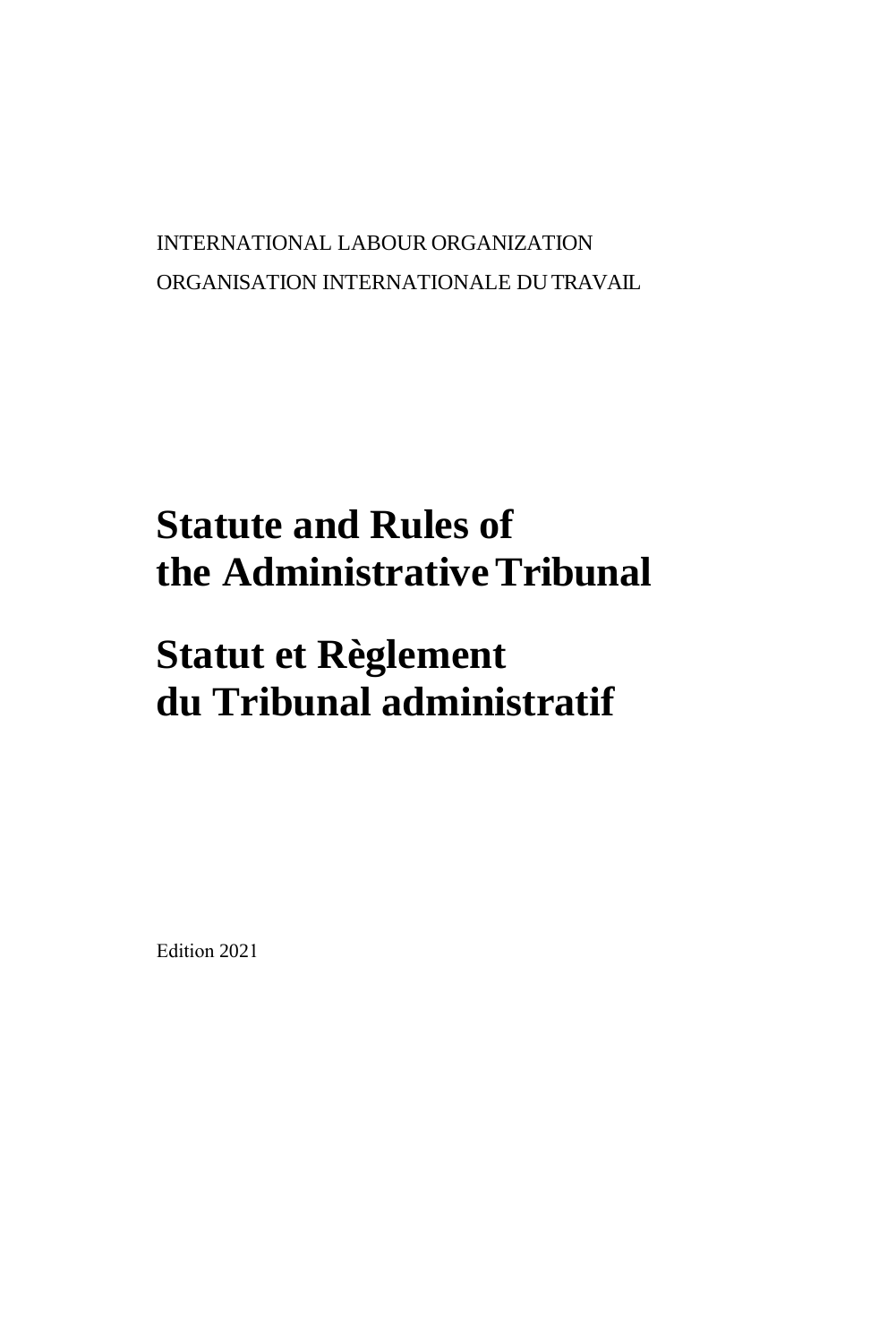# **CONTENTS**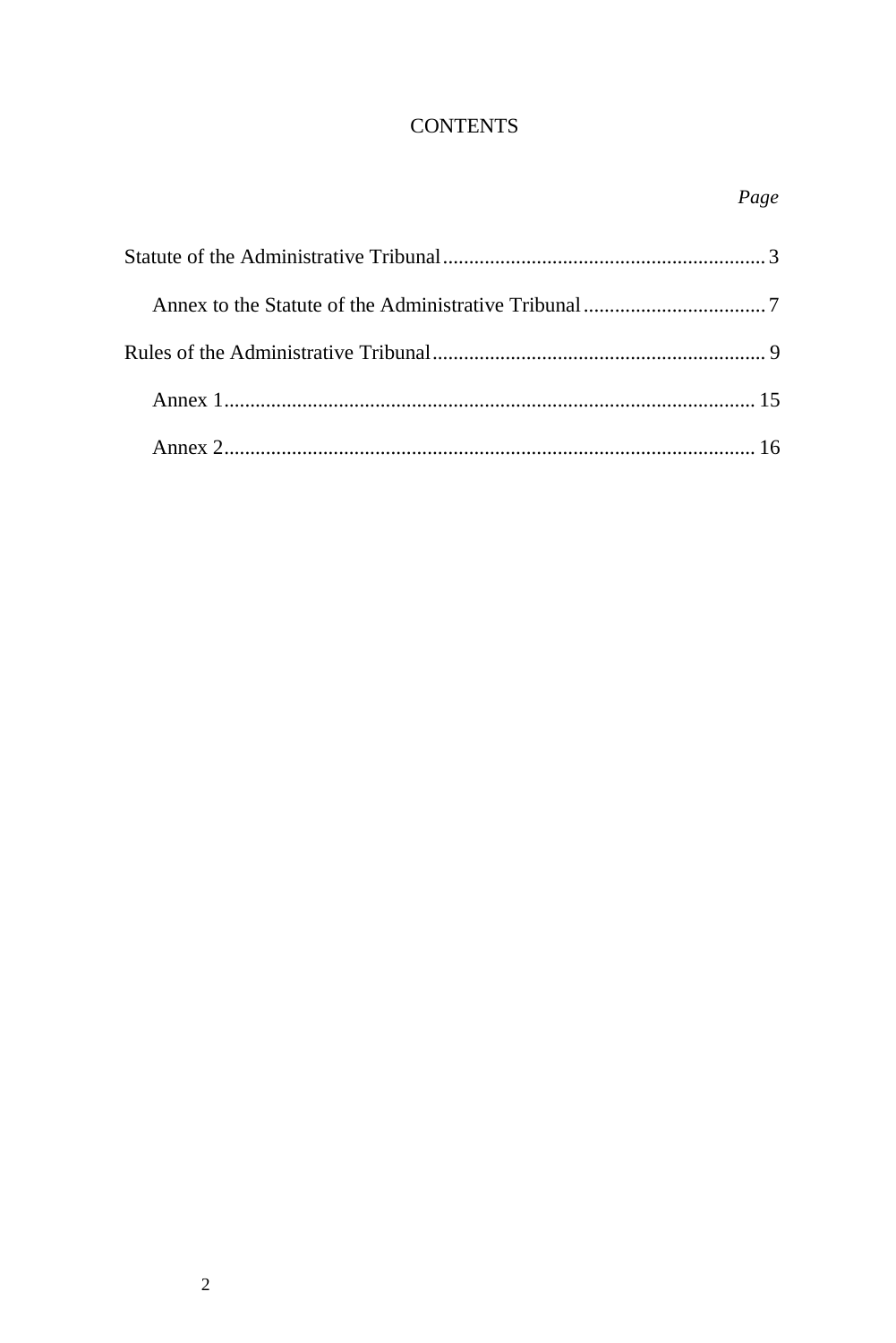# TABLE DES MATIÈRES

# NOTE:

Le Tribunal s'engage à promouvoir l'égalité entre les femmes et les hommes. À cette fin, les textes dans lesquels est utilisé le genre masculin, au singulier ou au pluriel, se réfèrent sans distinction à une femme ou à un homme ou, suivant le contexte, à des femmes ou à des hommes.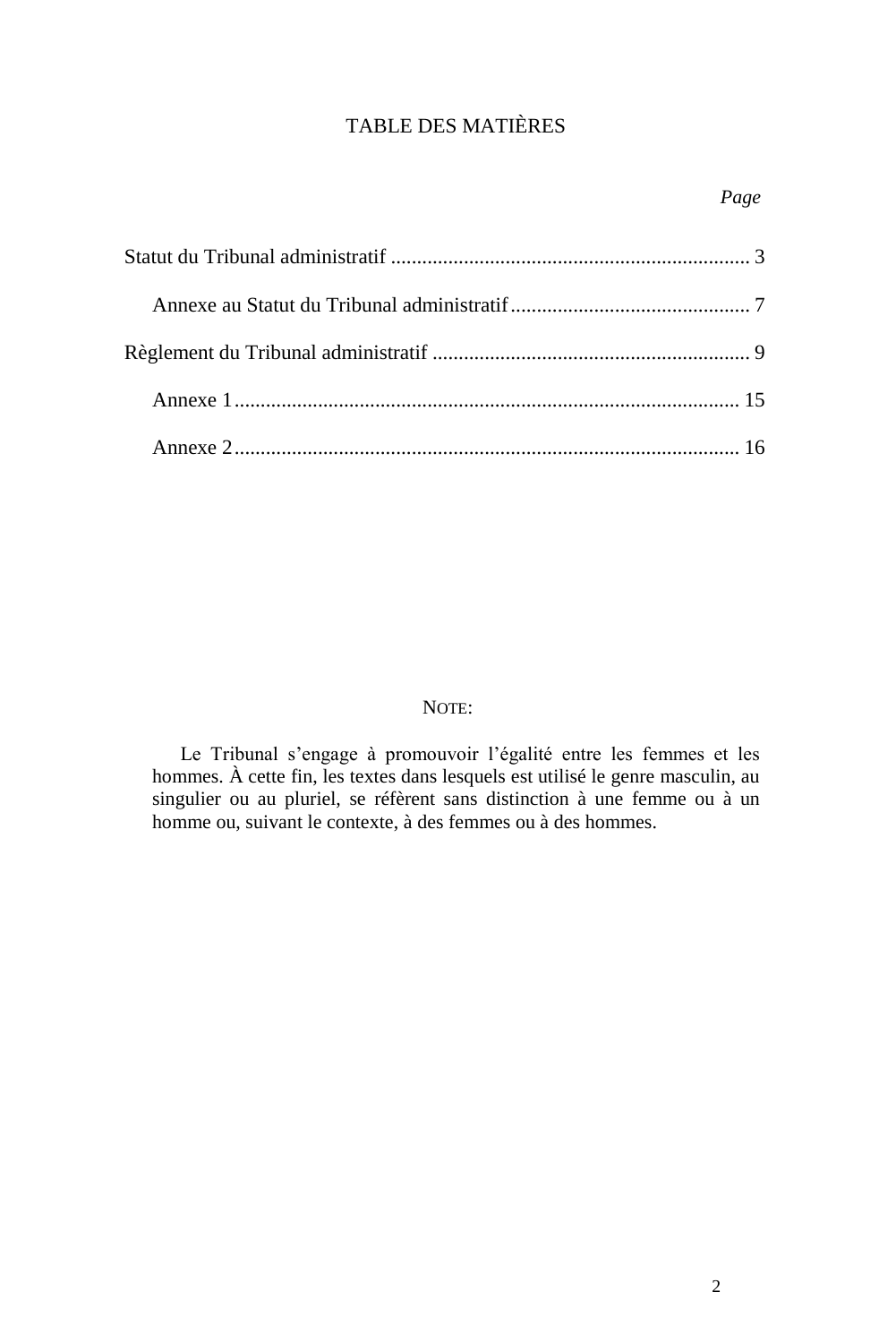# **STATUTE OF THE ADMINISTRATIVE TRIBUNAL OF THE INTERNATIONAL LABOUR ORGANIZATION**

#### **adopted by the International Labour Conference on 9 October 1946 and amended by the Conference on 29 June 1949, 17 June 1986, 19 June 1992, 16 June 1998, 11 June 2008, 7 June 2016, 17 June 2019 and 18 June 2021**

# **ARTICLE I**

There is established by the present Statute a Tribunal to be known as the International Labour Organization Administrative Tribunal.

#### **ARTICLE II**

1. The Tribunal shall be competent to hear complaints alleging nonobservance, in substance or in form, of the terms of appointment of officials of the International Labour Office, and of such provisions of the Staff Regulations as are applicable to the case.

2. The Tribunal shall be competent to settle any dispute concerning the compensation provided for in cases of invalidity, injury or disease incurred by an official in the course of her or his employment and to fix finally the amount of compensation, if any, which is to be paid.

3. [Deleted]

4. The Tribunal shall be competent to hear disputes arising out of contracts to which the International Labour Organization is a party and which provide for the competence of the Tribunal in any case of dispute with regard to their execution.

5. The Tribunal shall also be competent to hear complaints alleging nonobservance, in substance or in form, of the terms of appointment of officials and of provisions of the Staff Regulations of any other international organization meeting the standards set out in the Annex hereto which has addressed to the Director-General a declaration recognizing, in accordance with its Constitution or internal administrative rules, the jurisdiction of the Tribunal for this purpose, as well as its Rules, and which is approved by the Governing Body. Any such organization may withdraw its declaration recognizing the jurisdiction of the Tribunal under the procedure set out in the Annex.

6. The Tribunal shall be open:

(a) to the official, even if her or his employment has ceased, and to any person on whom the official's rights have devolved on her or his death;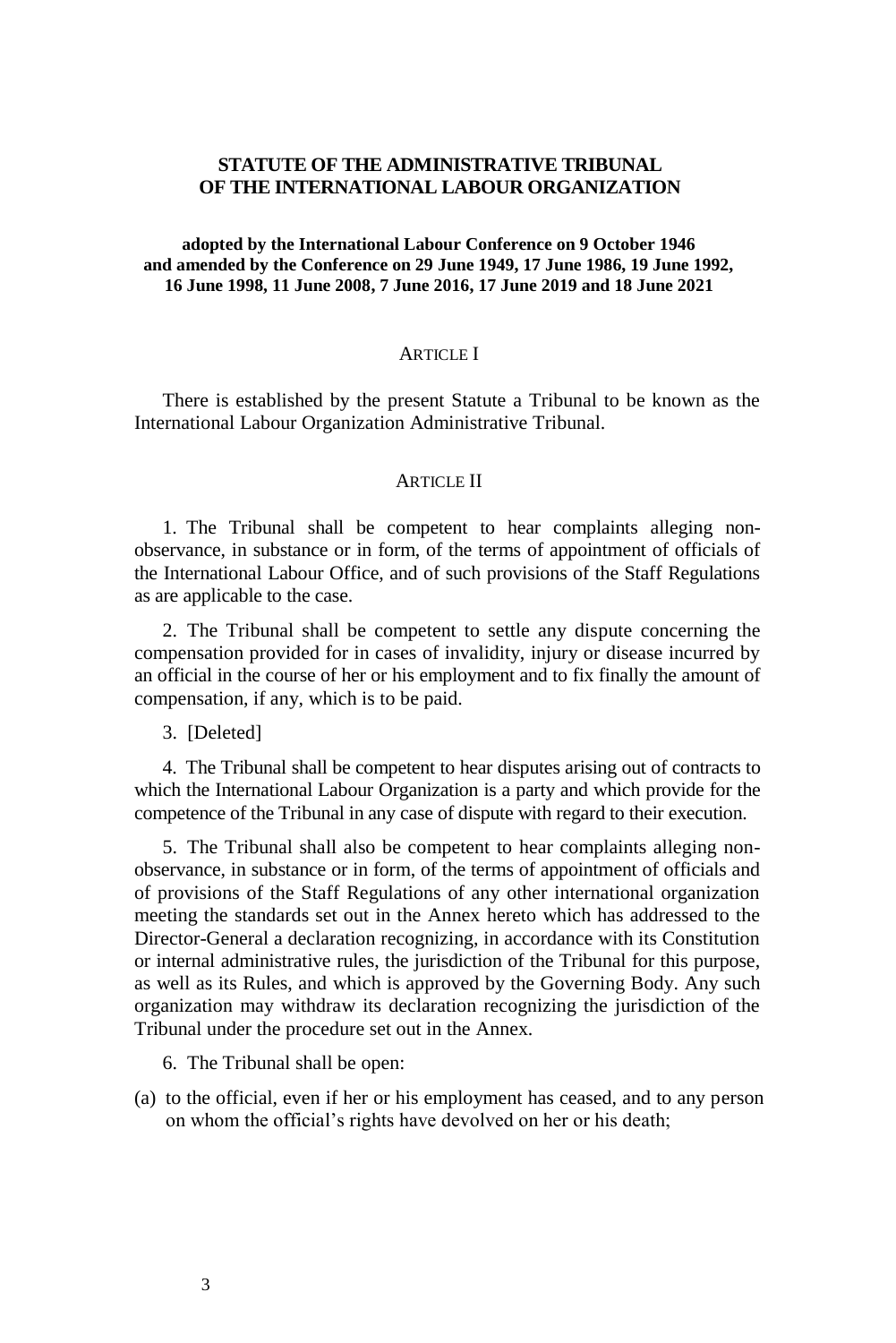# **STATUT DU TRIBUNAL ADMINISTRATIF DE L'ORGANISATION INTERNATIONALE DU TRAVAIL**

**adopté par la Conférence internationale du Travail le 9 octobre 1946 et modifié par la Conférence le 29 juin 1949, le 17 juin 1986, le 19 juin 1992, le 16 juin 1998, le 11 juin 2008, le 7 juin 2016, le 17 juin 2019 et le 18 juin 2021**

#### ARTICLE PREMIER

Un tribunal est constitué par le présent Statut sous la dénomination de Tribunal administratif de l'Organisation internationale du Travail.

#### **ARTICLE II**

1. Le Tribunal est compétent pour connaître des requêtes invoquant l'inobservation, soit quant au fond, soit quant à la forme, des stipulations du contrat d'engagement des fonctionnaires du Bureau international du Travail et des dispositions du Statut du personnel qui sont applicables à l'espèce.

2. Le Tribunal est compétent pour statuer sur tout différend concernant les indemnités prévues pour les cas d'invalidité et d'accident ou de maladie survenus à un fonctionnaire dans l'exercice de ses fonctions, et pour fixer définitivement le montant de l'indemnité, s'il y a lieu.

3. [Supprimé]

4. Le Tribunal est compétent pour connaître des différends issus de contrats auxquels l'Organisation internationale du Travail est partie et qui lui attribuent compétence en cas de différend au sujet de leur exécution.

5. Le Tribunal connaît en outre des requêtes invoquant l'inobservation, soit quant au fond, soit quant à la forme, des stipulations du contrat d'engagement des fonctionnaires ou des dispositions du statut du personnel des autres organisations internationales satisfaisant aux critères définis à l'annexe au présent Statut qui auront adressé au Directeur général une déclaration reconnaissant, conformément à leur Constitution ou à leurs règles administratives internes, la compétence du Tribunal à l'effet ci-dessus, de même que son Règlement, et qui auront été agréées par le Conseil d'administration. Toute organisation concernée peut retirer sa déclaration de reconnaissance de la compétence du Tribunal au titre de la procédure exposée dans l'annexe.

6. Ont accès au Tribunal:

*a)* le fonctionnaire, même si son emploi a cessé, ainsi que toute personne ayant succédé *mortis causa* aux droits du fonctionnaire;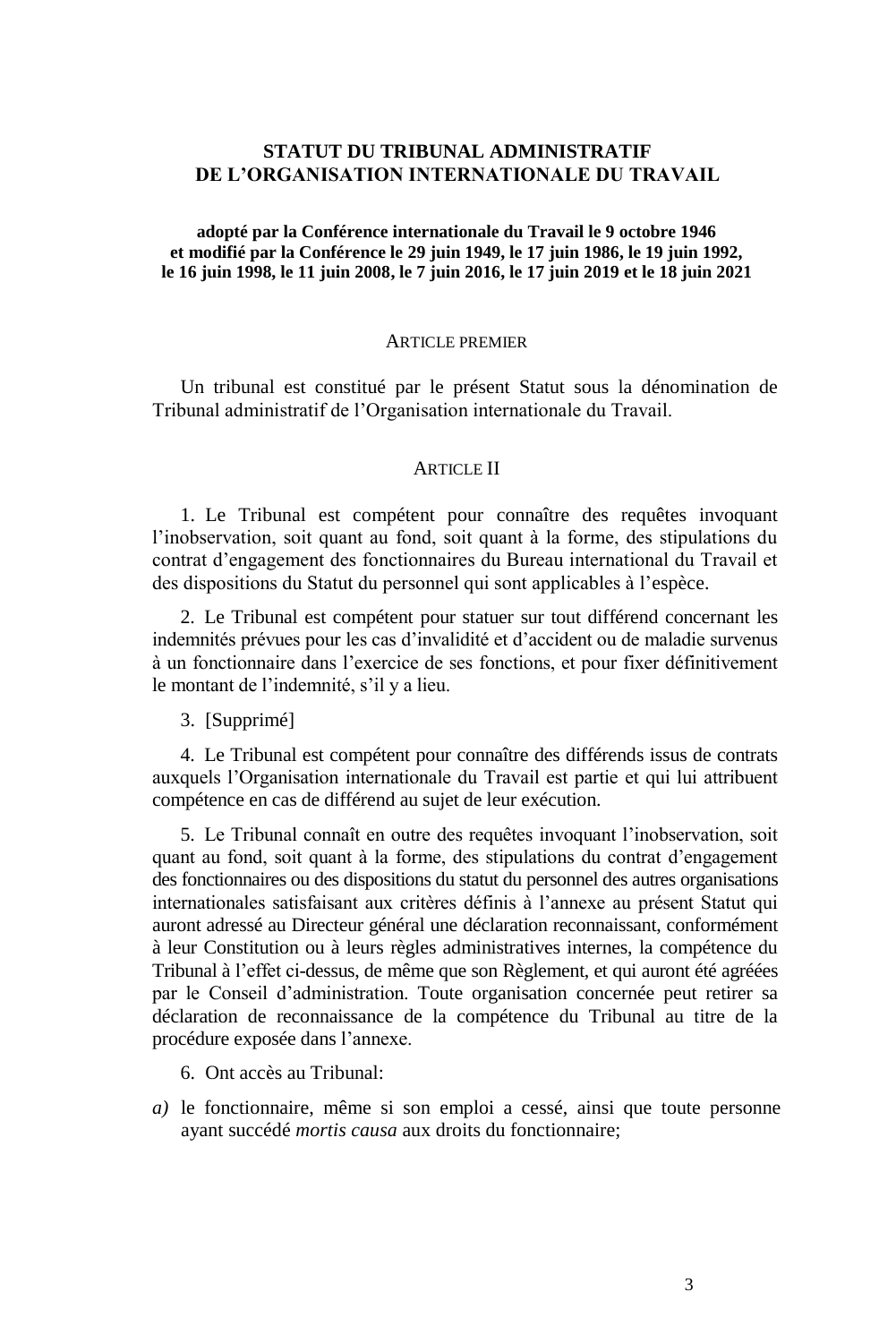# **Statute**

- (b) to any other person who can show that she or he is entitled to some right under the terms of appointment of a deceased official or under provisions of the Staff Regulations on which the official could rely.
	- 7. Any dispute as to the competence of the Tribunal shall be decided by it.

## **ARTICLE III**

1. The Tribunal shall consist of seven judges who shall all be of different nationalities. The judges shall be persons of high moral character, impartiality and integrity and must have been appointed to, or possess the qualifications required for appointment to, the highest judicial office of their countries. They must have an excellent knowledge of at least one of the working languages of the Tribunal and should also have at least a basic written and oral comprehension of the other working language. Due regard shall be given to geographical distribution and gender balance in the composition of the Tribunal. At all times the Tribunal's composition shall permit the Tribunal to render judgments in both working languages.

2. Subject to paragraph 3 below, the judges shall be appointed for a term of five years, renewable once by the International Labour Conference. If for any reason the International Labour Conference does not meet on the expiry of this term, judges shall remain in office until the Conference holds its next session and has an opportunity to take a decision.

3. If the period of appointment of four or more judges expires in the same year, the International Labour Conference may exceptionally extend the appointment of two of those judges drawn by lots for a period of three years.

4. The judges shall be completely independent in the exercise of their functions and shall not receive any instructions or be subject to any constraint. The judges shall be considered officials of the International Labour Organization other than officials of the International Labour Office under the Convention on the Privileges and Immunities of the Specialized Agencies.

5. A meeting of the Tribunal shall be composed of three judges or, in exceptional circumstances, five, to be designated by the President, or all seven.

#### **ARTICLE IV**

The Tribunal shall hold ordinary sessions at dates to be fixed by its Rules, subject to there being cases on its list and to such cases being, in the opinion of the President, of a character to justify holding the session. An extraordinary session may be convened at the request of the Chairperson of the Governing Body of the International Labour Office.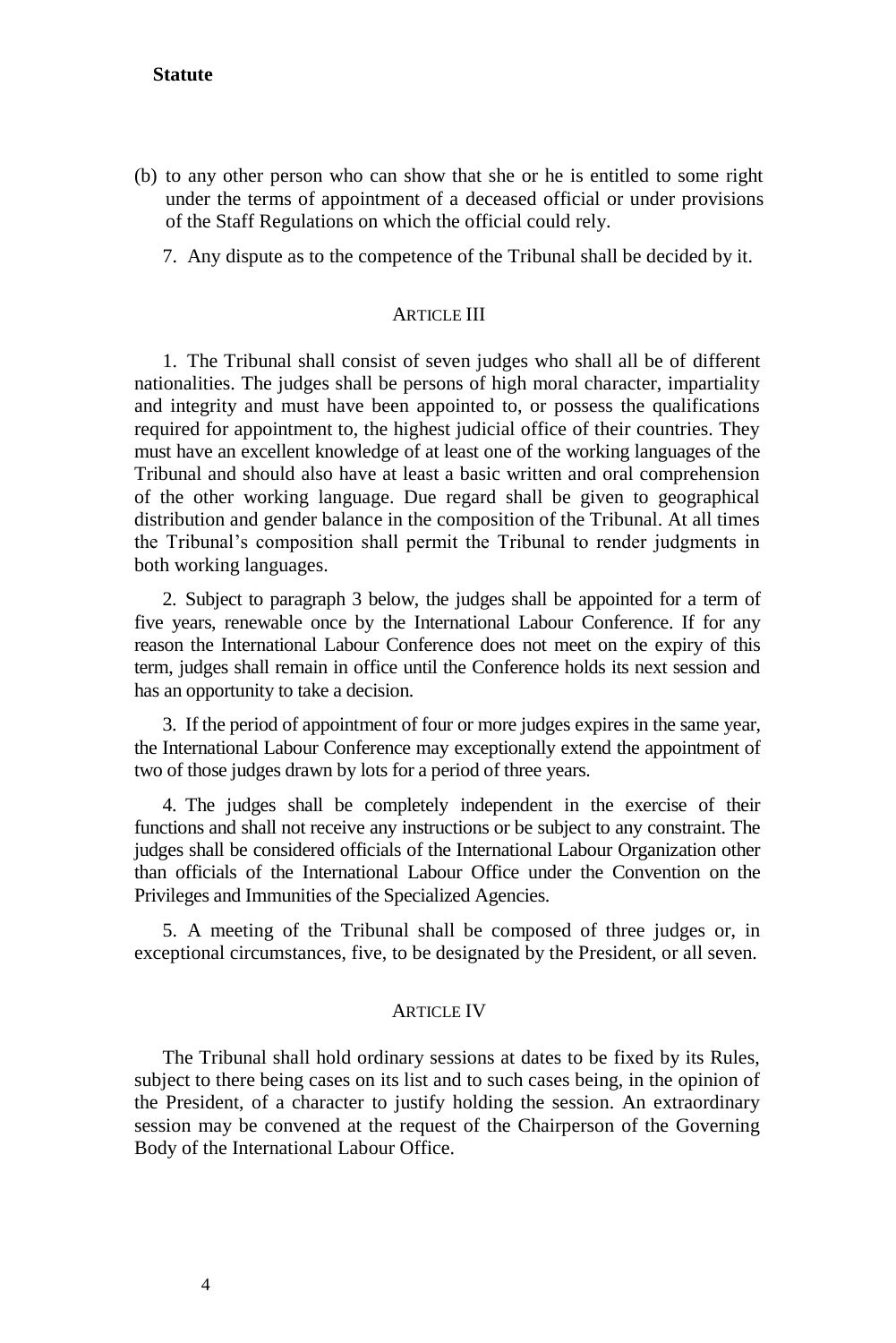- *b)* toute personne autre pouvant justifier de droits résultant du contrat d'engagement du fonctionnaire décédé ou des dispositions du statut du personnel dont pouvait se prévaloir ce dernier.
	- 7. En cas de contestation de sa compétence, le Tribunal décide.

#### **ARTICLE III**

1. Le Tribunal comprend sept juges, tous de nationalité différente. Les juges sont des personnes jouissant de la plus haute considération morale et connues pour leur impartialité et leur intégrité, et doivent avoir exercé dans leurs États respectifs les plus hautes fonctions judiciaires ou réunir les conditions requises à cet effet. Ils doivent maîtriser l'une au moins des langues de travail du Tribunal et devraient disposer au minimum de compétences de base en ce qui concerne la compréhension écrite et orale de l'autre langue de travail. Il est dûment tenu compte de la répartition géographique et de l'équilibre hommes-femmes dans la composition du Tribunal. La composition du Tribunal doit permettre au Tribunal de rendre à tout moment des jugements dans ses deux langues de travail.

2. Sous réserve du paragraphe 3 ci-après, les juges sont nommés pour un mandat de cinq ans, renouvelable une fois par la Conférence internationale du Travail. Si, pour une raison quelconque, la Conférence internationale du Travail ne tient pas session à l'expiration de ces mandats, les juges resteront en fonctions jusqu'à la session suivante de la Conférence et à l'adoption, par celle-ci, d'une décision sur cette question.

3. Si la durée maximale de nomination de quatre juges ou plus arrive à expiration la même année, la Conférence internationale du Travail peut à titre exceptionnel la prolonger pour deux d'entre eux, désignés par tirage au sort, pour une durée de trois ans.

4. Les juges exercent leurs fonctions en toute indépendance et ne doivent recevoir aucune instruction ni être soumis à aucune contrainte. Les juges sont des fonctionnaires au service de l'Organisation internationale du Travail non fonctionnaires du Bureau international du Travail, au sens de la Convention sur les privilèges et immunités des institutions spécialisées.

5. Le Tribunal, pour siéger, doit être composé de trois juges, ou, dans des cas exceptionnels, de cinq juges, désignés par le président, ou des sept juges.

#### **ARTICLE IV**

Le Tribunal se réunit en session ordinaire aux dates fixées par son Règlement, sous réserve qu'il y ait des affaires au rôle et que, de l'avis du président, ces affaires justifient la tenue de la session. Une session extraordinaire pourra être convoquée à la demande du président du Conseil d'administration du Bureau international du Travail.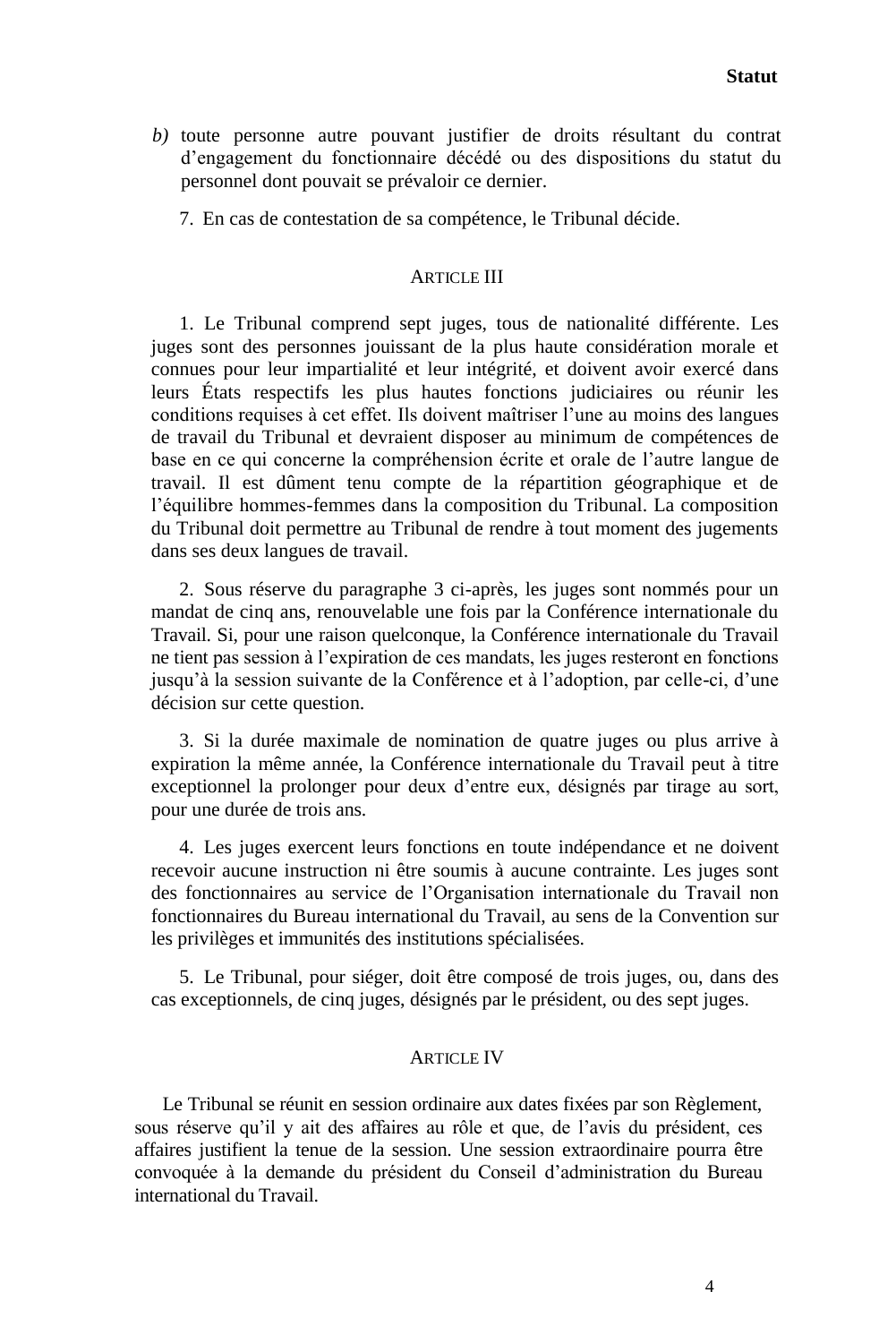#### **Statute**

#### **ARTICLE V**

The Tribunal, at its discretion, may decide or decline to hold oral proceedings, including upon request of a party. The Tribunal shall decide in each case whether the oral proceedings before it or any part of them shall be public or in camera.

# **ARTICLE VI**

1. The Tribunal shall take decisions by a majority vote. Judgments shall be final and without appeal. The Tribunal may nevertheless consider applications for interpretation, execution or review of a judgment.

2. The reasons for a judgment shall be stated. The judgment shall be communicated in writing to the Director-General of the International Labour Office and to the complainant.

3. Judgments shall be drawn up in a single copy, which shall be filed in the archives of the International Labour Office, where it shall be available for consultation by any person concerned.

#### ARTICLE VII

1. A complaint shall not be receivable unless the decision impugned is a final decision and the person concerned has exhausted such other means of redress as are open to her or him under the applicable Staff Regulations.

2. To be receivable, a complaint must also have been filed within ninety days after the complainant was notified of the decision impugned or, in the case of a decision affecting a class of officials, after the decision was published.

3. Where the Administration fails to take a decision upon any claim of an official within sixty days from the notification of the claim to it, the person concerned may have recourse to the Tribunal and her or his complaint shall be receivable in the same manner as a complaint against a final decision. The period of ninety days provided for by the last preceding paragraph shall run from the expiration of the sixty days allowed for the taking of the decision by the Administration.

4. The filing of a complaint shall not involve suspension of the execution of the decision impugned.

#### **ARTICLE VIII**

In cases falling under article II, the Tribunal, if satisfied that the complaint was well founded, shall order the rescinding of the decision impugned or the performance of the obligation relied upon. If such rescinding of a decision or execution of an obligation is not possible or advisable, the Tribunal shall award the complainant compensation for the injury caused to her or him.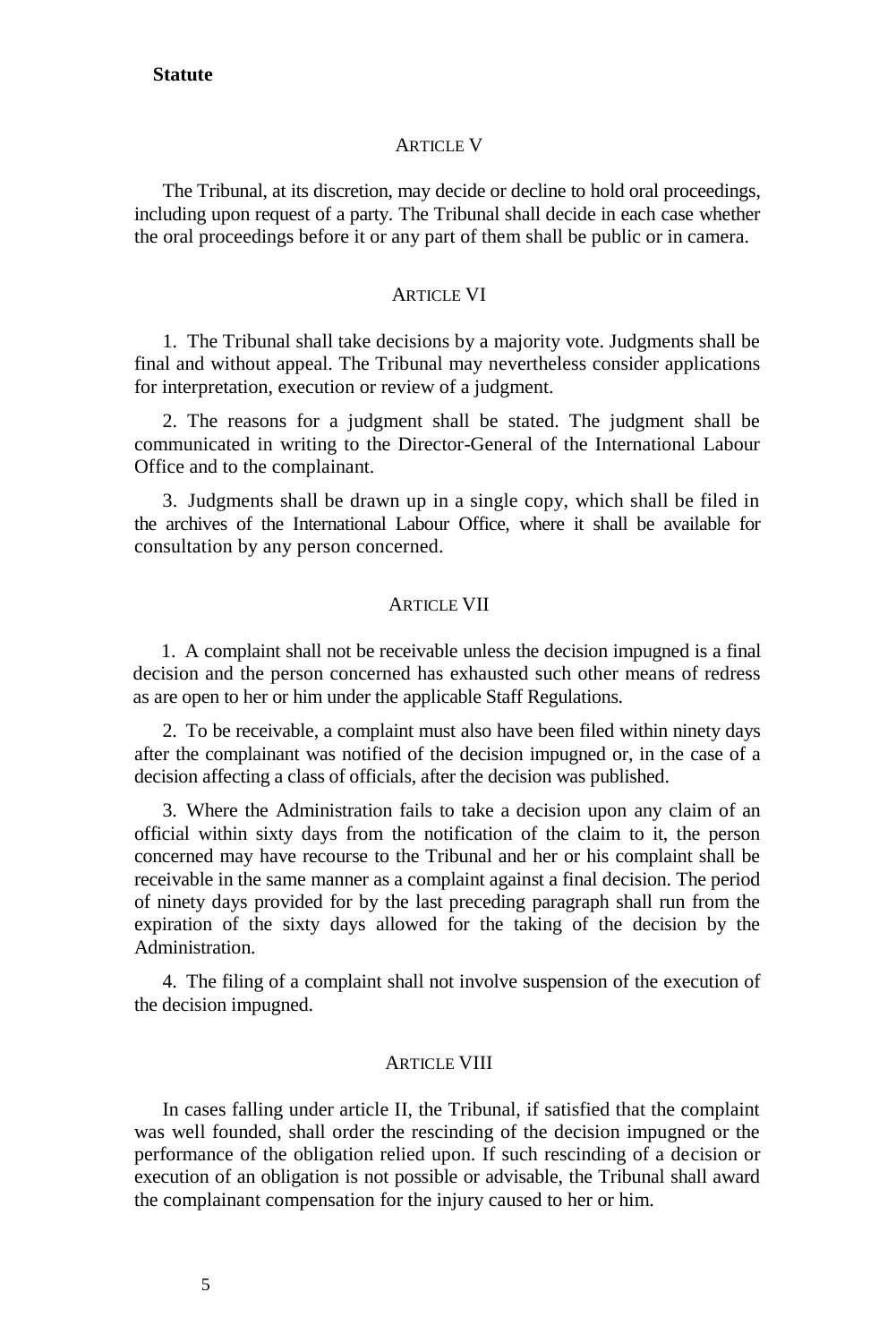# **ARTICLE V**

Le Tribunal peut, s'il en décide ainsi, accepter ou refuser d'organiser une procédure orale, y compris à la demande d'une des parties. Le Tribunal décidera, dans chaque cas, du point de savoir si les débats à intervenir devant lui seront, en tout ou partie, tenus en public ou à huis clos.

#### **ARTICLE VI**

1. Le Tribunal statue à la majorité des voix. Les jugements sont définitifs et sans appel. Le Tribunal peut néanmoins être saisi de demandes d'interprétation, d'exécution ou de révision d'un jugement.

2. Tout jugement doit être motivé. Il sera communiqué par écrit au Directeur général du Bureau international du Travail et au requérant.

3. Les jugements sont rédigés en un seul exemplaire, qui sera déposé aux archives du Bureau international du Travail, où il sera à la disposition de tout intéressé.

#### **ARTICLE VII**

1. Une requête n'est recevable que si la décision attaquée est définitive, l'intéressé ayant épuisé tous moyens de recours mis à sa disposition par le Statut du personnel.

2. La requête, pour être recevable, doit, en outre, être introduite dans un délai de quatre-vingt-dix jours, à compter de la notification au requérant de la décision attaquée ou, s'il s'agit d'une décision affectant toute une catégorie de fonctionnaires, de la date de sa publication.

3. Au cas où l'administration, saisie d'une réclamation, n'a pris aucune décision touchant ladite réclamation dans un délai de soixante jours à dater du jour de la notification qui lui en a été faite, l'intéressé est fondé à saisir le Tribunal, et sa requête est recevable au même titre qu'une requête contre une décision définitive. Le délai de quatre-vingt-dix jours prévu au paragraphe précédent est compté à dater de l'expiration du délai de soixante jours imparti à l'administration pour prendre une décision.

4. L'introduction d'une requête n'a pas pour effet de suspendre l'exécution de la décision attaquée.

## **ARTICLE VIII**

Dans les cas visés à l'article II, le Tribunal, s'il reconnaît le bien-fondé de la requête, ordonne l'annulation de la décision attaquée ou l'exécution de l'obligation invoquée. Si cette annulation ou exécution n'est pas possible, ou opportune, le Tribunal alloue à l'intéressé une indemnité pour le préjudice subi.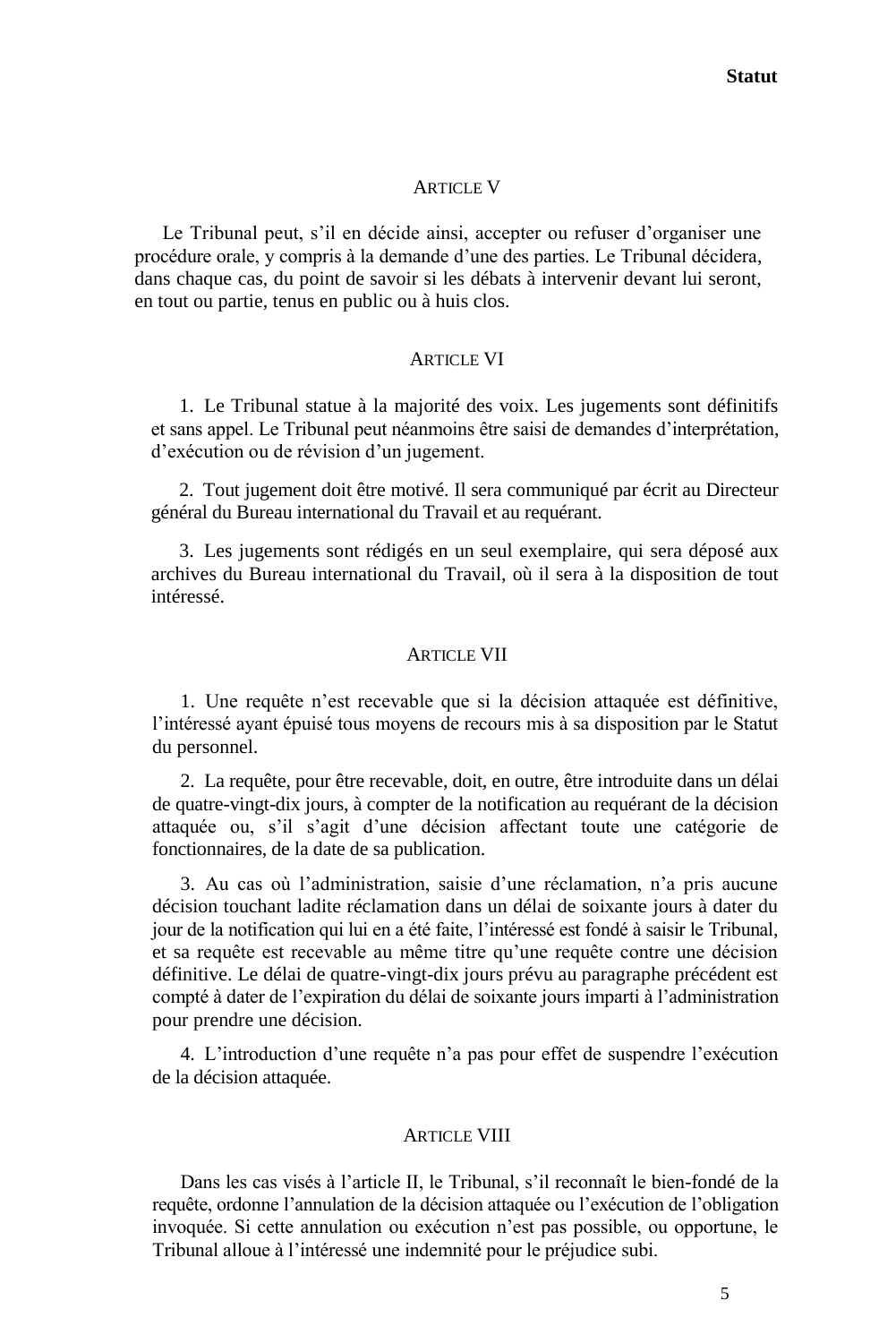# **Statute**

## **ARTICLE IX**

1. The administrative arrangements necessary for the operation of the Tribunal shall be made by the International Labour Office in consultation with the Tribunal.

2. Expenses occasioned by sessions of the Tribunal shall be borne by the International Labour Office.

3. Any compensation awarded by the Tribunal shall be chargeable to the budget of the International Labour Organization.

# **ARTICLE X**

1. Subject to the provisions of the present Statute, the Tribunal shall draw up its Rules covering:

(a) the election of the President and Vice-President;

- (b) the convening and conduct of its sessions;
- (c) the rules to be followed in presenting complaints and in the subsequent procedure including intervention in the proceedings before the Tribunal by persons whose rights as officials may be affected by the judgment;
- (d) the procedure to be followed with regard to complaints and disputes submitted to the Tribunal by virtue of paragraph 4 of article II;
- (e) and, generally, all matters relating to the operation of the Tribunal which are not settled by the present Statute.
	- 2. The Tribunal may amend its Rules.

# **ARTICLE XI**

The present Statute may be amended, after consultation with the Tribunal, by the International Labour Conference or such other organ of the International Labour Organization as the Conference may determine.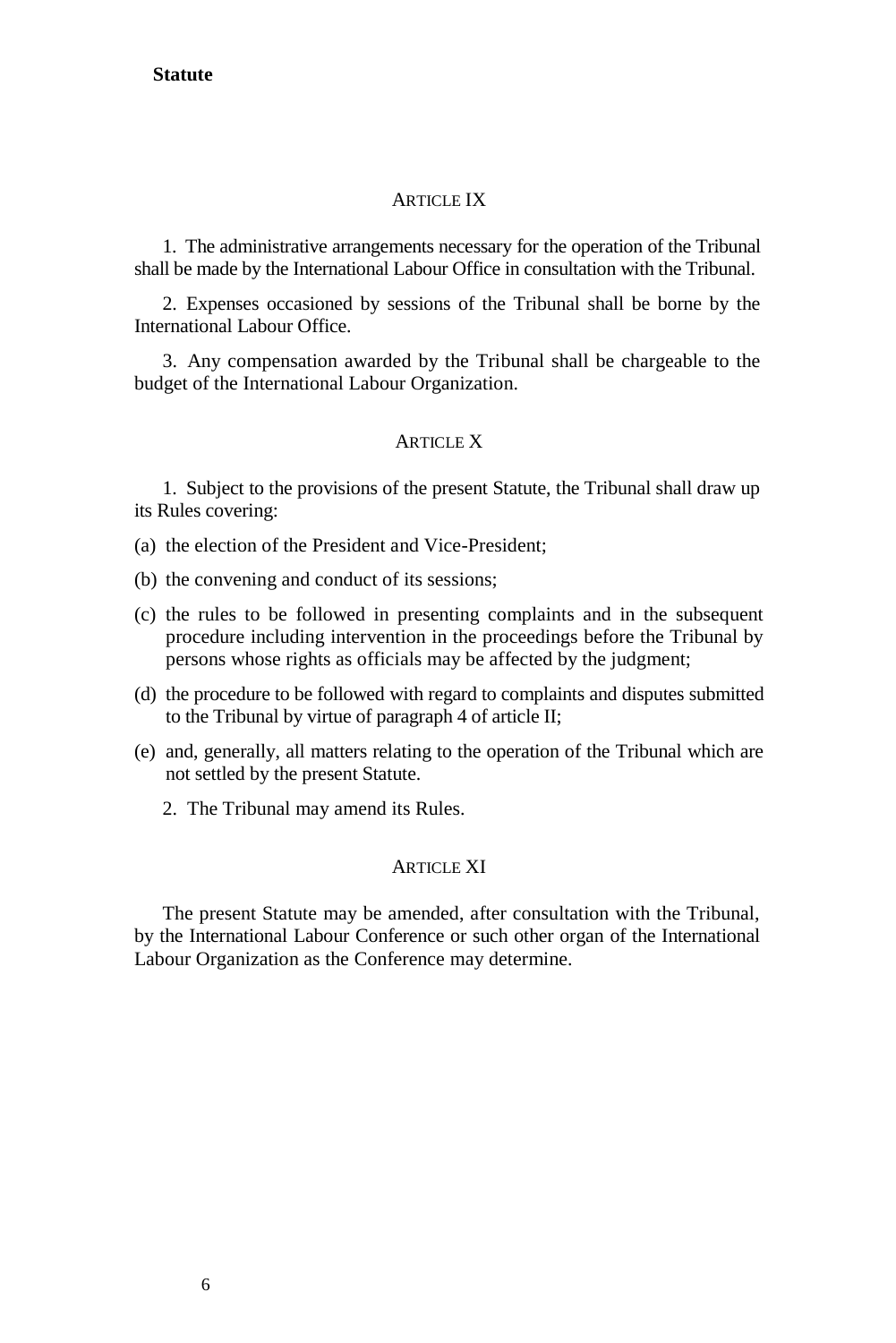#### **ARTICLE IX**

1. Le Bureau international du Travail prend, en consultation avec le Tribunal, les mesures administratives nécessaires au fonctionnement de celui-ci.

2. Les frais occasionnés par les sessions du Tribunal seront à la charge du Bureau international du Travail.

3. Les indemnités accordées par le Tribunal sont supportées par le budget de l'Organisation internationale du Travail.

# ARTICLE X

1. Sous réserve des dispositions du présent Statut, le Tribunal arrête son Règlement concernant:

*a)* l'élection du président et du vice-président;

- *b)* la convocation et la tenue des sessions;
- *c)* les règles à suivre pour l'introduction des requêtes et le déroulement de la procédure, y compris l'intervention dans l'instance des personnes, qui, comme fonctionnaires, peuvent voir leurs droits affectés par le jugement à intervenir;
- *d)* la procédure applicable aux requêtes et différends soumis au Tribunal en vertu du paragraphe 4 de l'article II;
- *e)* et, d'une façon générale, toutes les questions relatives à son fonctionnement qui ne sont pas réglées par le présent Statut.
	- 2. Le Tribunal a qualité pour amender son Règlement.

#### **ARTICLE XI**

Le présent Statut pourra être amendé, après consultation du Tribunal, par la Conférence internationale du Travail ou par tout autre organe de l'Organisation internationale du Travail que la Conférence pourra désigner.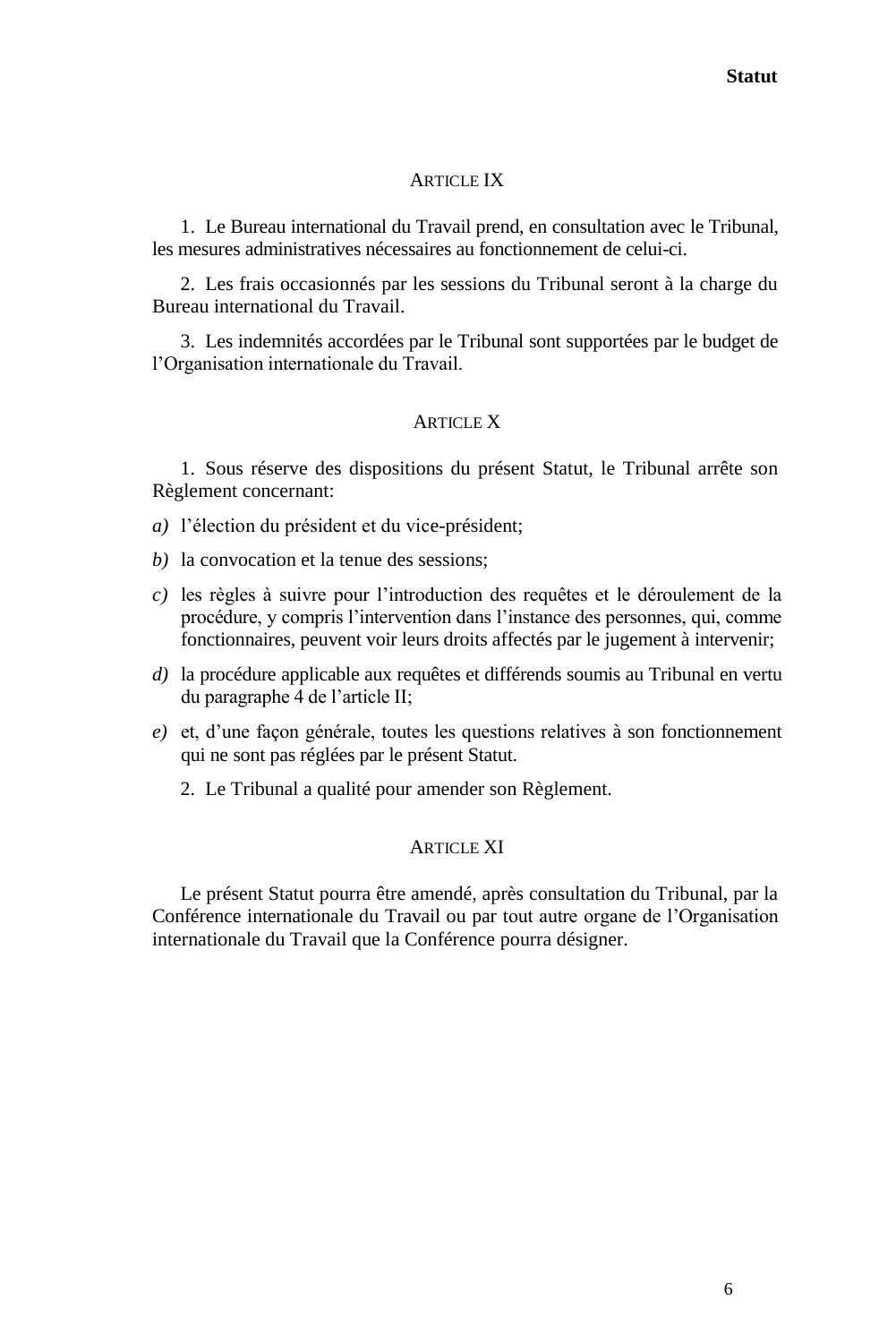#### **ANNEX TO THE STATUTE OF THE ADMINISTRATIVE TRIBUNAL OF THE INTERNATIONAL LABOUR ORGANIZATION**

1. To be entitled to recognize the jurisdiction of the Administrative Tribunal of the International Labour Organization in accordance with paragraph 5 of article II of its Statute, an international organization must either be intergovernmental in character, or fulfil the following conditions:

- (a) it shall be clearly international in character, having regard to its membership, structure and scope of activity;
- (b) it shall not be required to apply any national law in its relations with its officials, and shall enjoy immunity from legal process as evidenced by a headquarters agreement concluded with the host country; and
- (c) it shall be endowed with functions of a permanent nature at the international level and offer, in the opinion of the Governing Body, sufficient guarantees as to its institutional capacity to carry out such functions as well as guarantees of compliance with the Tribunal's judgments.

2. The Statute of the Tribunal applies in its entirety to such international organizations subject to the following provisions which, in cases affecting any one of these organizations, are applicable as follows:

#### *Article VI, paragraph 2*

The reasons for a judgment shall be stated. The judgment shall be communicated in writing to the Director-General of the International Labour Office, to the executive head of the international organization against which the complaint is filed, and to the complainant.

#### *Article VI, paragraph 3*

Judgments shall be drawn up in two copies, of which one shall be filed in the archives of the International Labour Office and the other in the archives of the international organization against which the complaint is filed, where they shall be available for consultation by any person concerned.

#### *Article IX, paragraph 2*

Expenses occasioned by the sessions or hearings of the Tribunal shall be borne by the international organization against which the complaint is filed.

#### *Article IX, paragraph 3*

Any compensation awarded by the Tribunal shall be chargeable to the budget of the international organization against which the complaint is filed.

3. An international organization may withdraw its declaration recognizing the jurisdiction of the Tribunal in keeping with the principles of good faith and transparency. The organization shall address to the Director-General an official communication notifying the relevant decision which should emanate from the same organ which decided to recognize the Tribunal's jurisdiction or the organ currently competent to take such a decision, reaffirming its commitment to faithfully execute judgments on any pending cases and indicating, as appropriate, the reasons for withdrawing the recognition of the Tribunal's jurisdiction, the alternative means of employment dispute settlement envisaged and any consultations with the staff representative bodies prior to the withdrawal decision.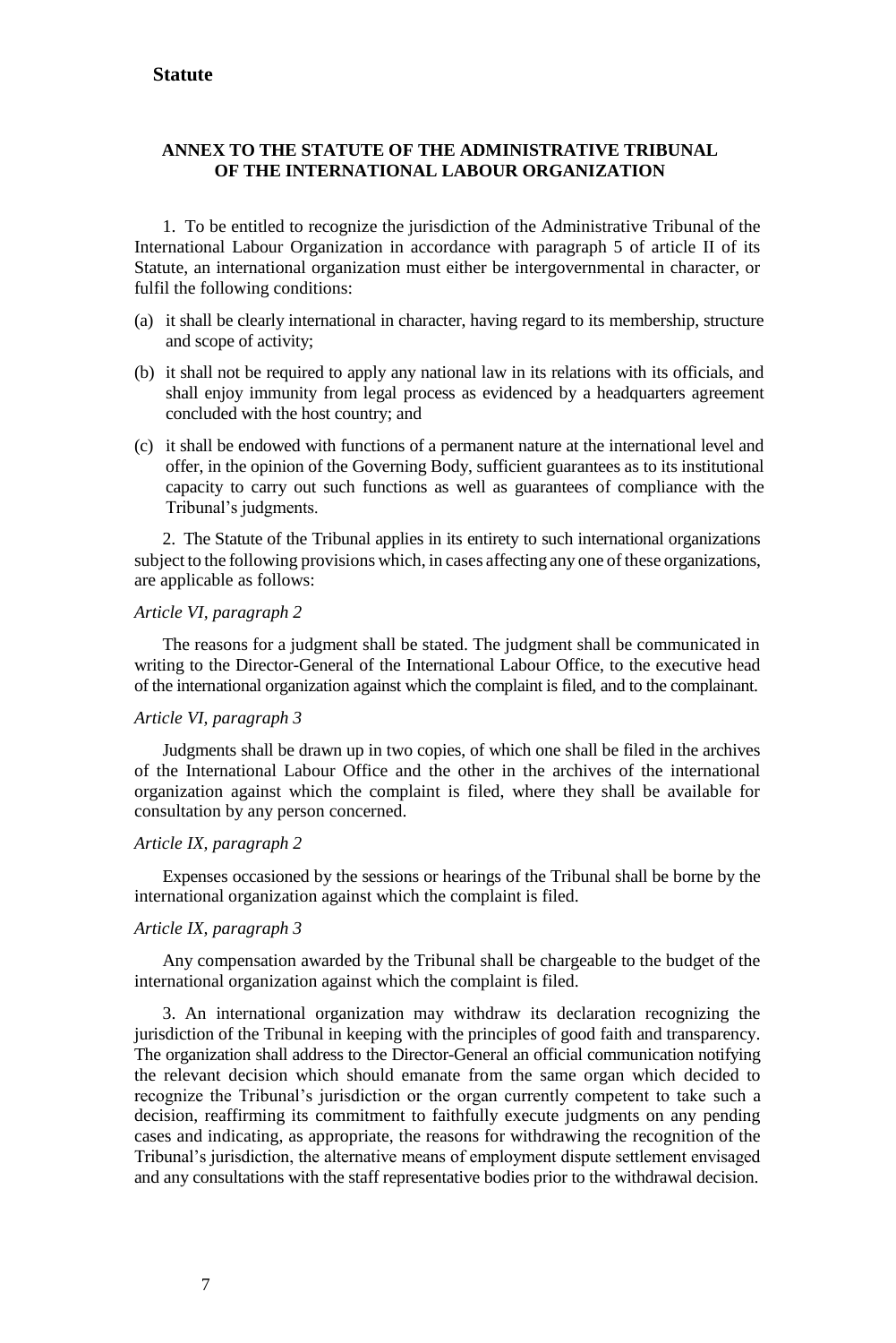#### **ANNEXE AU STATUT DU TRIBUNAL ADMINISTRATIF DE L'ORGANISATION INTERNATIONALE DU TRAVAIL**

1. Pour pouvoir prétendre à reconnaître la compétence du Tribunal administratif de l'Organisation internationale du Travail conformément au paragraphe 5 de l'article II de son Statut, une organisation internationale doit soit être de caractère interétatique, soit remplir les conditions suivantes:

- *a)* être manifestement de caractère international, en ce qui concerne sa composition, sa structure et son domaine d'activité;
- *b)* ne pas être tenue d'appliquer une législation nationale quelconque dans ses relations avec ses fonctionnaires, et bénéficier de l'immunité de juridiction, laquelle doit être attestée par un accord de siège conclu avec le pays hôte; et
- *c)* être dotée de fonctions à caractère permanent au niveau international et offrir, de l'avis du Conseil d'administration, des garanties suffisantes quant à sa capacité institutionnelle de s'acquitter de ces fonctions, ainsi que des garanties quant à l'exécution des jugements du Tribunal.

2. Le Statut du Tribunal s'applique intégralement à ces organisations internationales, sous réserve des dispositions suivantes, qui, dans les causes intéressant l'une desdites organisations, sont applicables dans les termes qui suivent:

#### *Article VI, paragraphe 2*

Tout jugement doit être motivé. Il sera communiqué par écrit au Directeur général du Bureau international du Travail, au chef exécutif de l'organisation internationale faisant l'objet de la requête et au requérant.

#### *Article VI, paragraphe 3*

Les jugements sont rédigés en deux exemplaires, dont l'un sera déposé aux archives du Bureau international du Travail et l'autre aux archives de l'organisation internationale faisant l'objet de la requête, où ils seront à la disposition de tout intéressé.

#### *Article IX, paragraphe 2*

Les frais occasionnés par les sessions ou audiences du Tribunal seront à la charge de l'organisation internationale objet de la requête.

#### *Article IX, paragraphe 3*

Les indemnités accordées par le Tribunal sont supportées par le budget de l'organisation internationale objet de la requête.

3. Une organisation internationale peut retirer la déclaration par laquelle elle a reconnu la compétence du Tribunal conformément aux principes de bonne foi et de transparence. Elle informe le Directeur général de sa décision par une communication officielle qui devrait émaner de l'organe ayant pris la décision initiale de reconnaître la compétence du Tribunal ou d'un autre organe ayant aujourd'hui compétence pour prendre une telle décision, en réaffirmant son engagement à exécuter rigoureusement tout jugement relatif aux requêtes en instance et en indiquant, s'il y a lieu, les motifs du retrait, les autres moyens de recours envisagés pour régler les conflits du travail et les consultations éventuellement menées avec les organes de représentation du personnel avant l'adoption de la décision.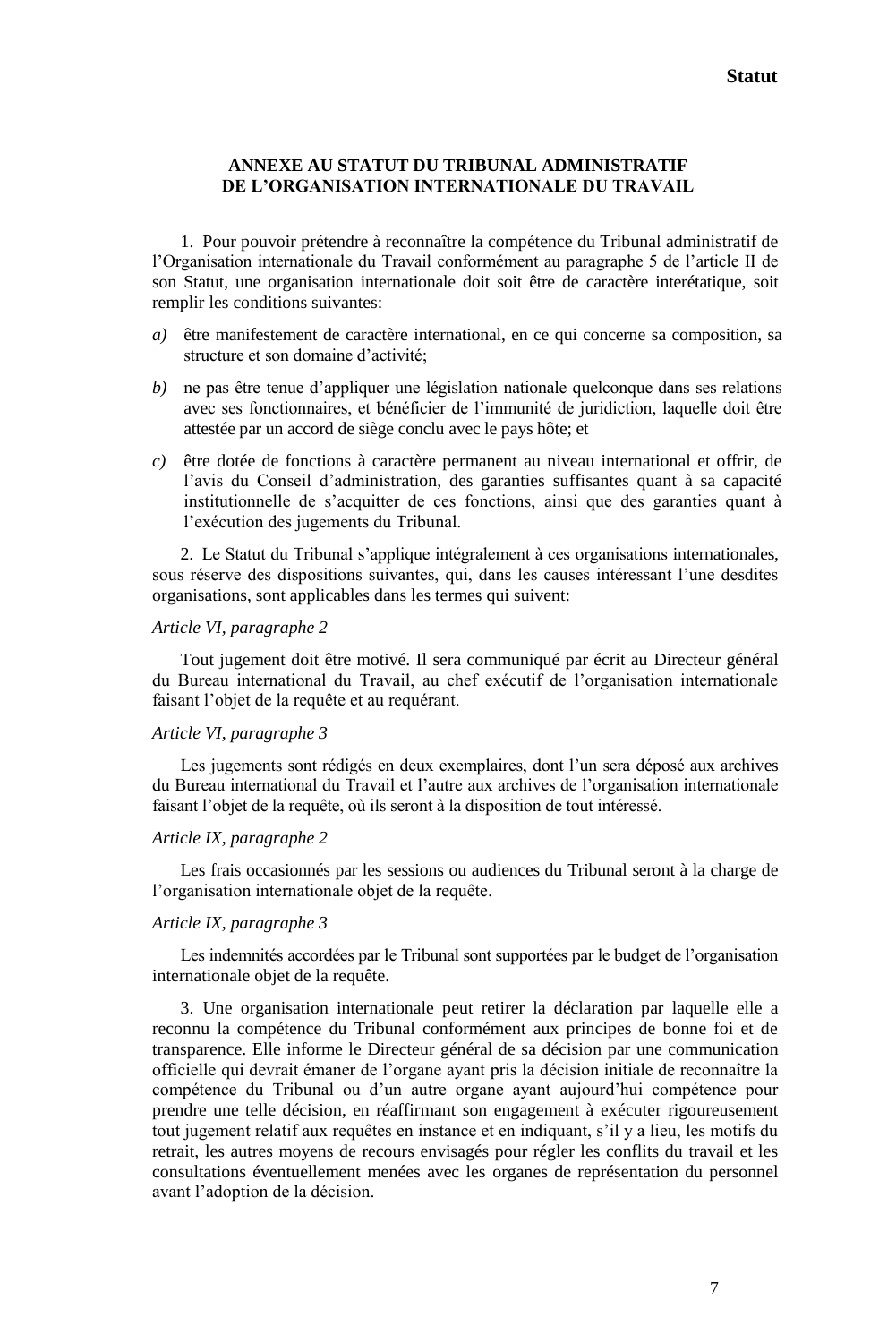# **Statute**

4. At its next session following the notification of withdrawal, the Governing Body, after consultation with the Tribunal, shall take note of the withdrawal of the organization concerned, and shall confirm that as of that date, or any other later date as may be agreed upon with the organization concerned, the organization shall no longer be subject to the competence of the Tribunal. No new complaint filed against the organization after the effective date of the withdrawal shall be entertained by the Tribunal.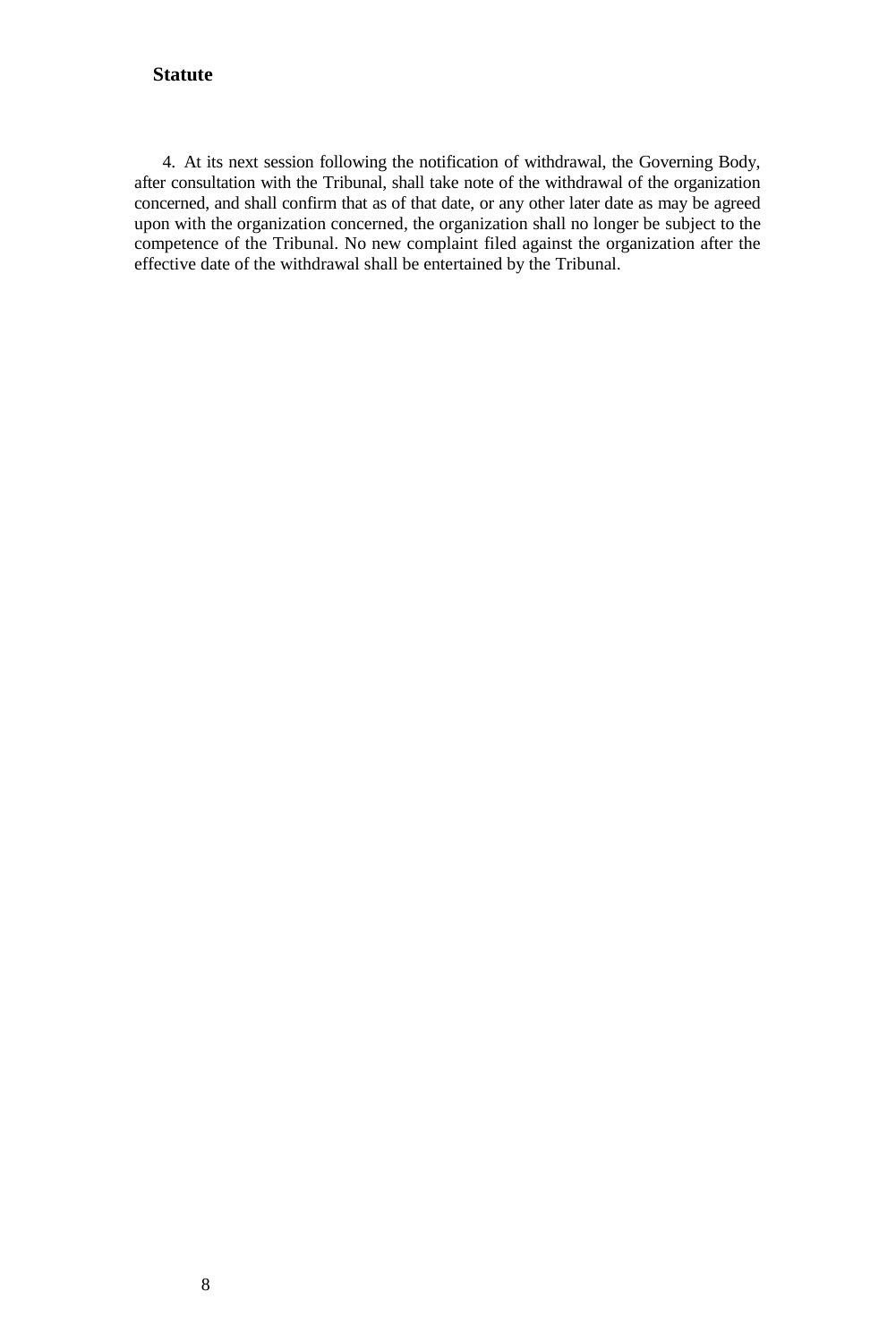4. À la session suivant la notification, par l'organisation concernée, du retrait de sa déclaration reconnaissant la compétence du Tribunal, le Conseil d'administration, après consultation du Tribunal, prend note du retrait et confirme que ladite organisation ne relève plus de la compétence du Tribunal à compter de cette date ou de toute autre date postérieure convenue avec elle. Aucune nouvelle requête déposée contre l'organisation après la date effective du retrait ne sera examinée par le Tribunal.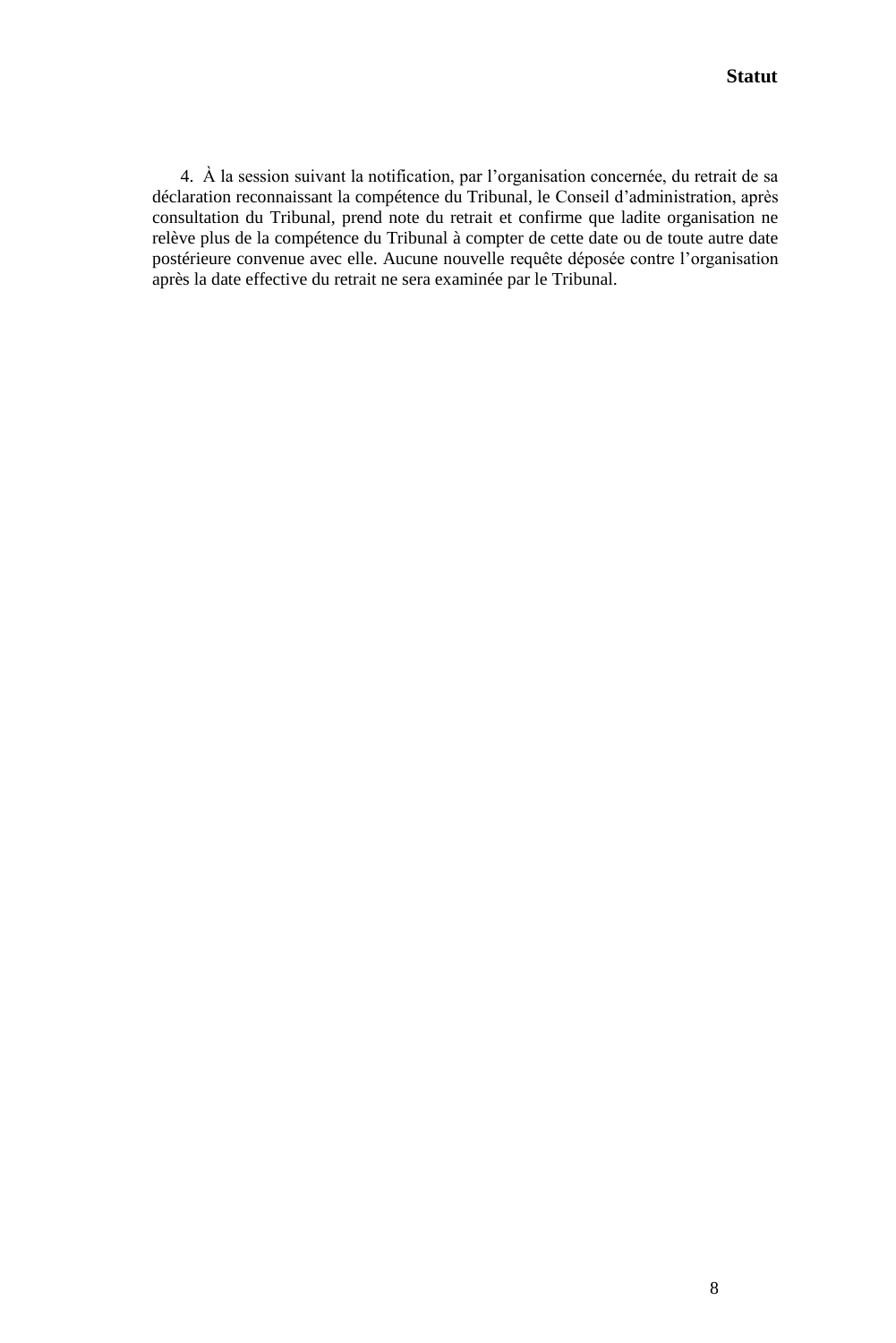# **RULES OF THE ADMINISTRATIVE TRIBUNAL OF THE INTERNATIONAL LABOUR ORGANIZATION**

#### **adopted by the Tribunal on 24 November 1993 and amended by the Tribunal on 9 November 2011, 16 May 2014, 5 November 2014, 8 May 2019 and 25 June 2020**

# I. ORGANIZATION

# ARTICLE 1

1. The Tribunal shall elect a President and a Vice-President.

2. Election shall be by vote of the majority of its members, any who cannot attend for the purpose being entitled to vote by correspondence.

3. The President shall direct its proceedings and represent it in all administrative matters.

4. If the President is unable to act, the Vice-President or, if the Vice-President is unable to act, the senior judge shall exercise the functions of President at and between sessions.

#### ARTICLE 2

The Tribunal shall have a Registry led by a Registrar. The Registrar and the officials of the Registry are appointed by the Director-General of the International Labour Office. The Registrar designates the official who can act in her or his place during her or his absence.

#### ARTICLE 3

1. The Tribunal shall hold sessions whenever the caseload so warrants.

2. The President shall set and may amend the dates of each session of the Tribunal and shall invite members to attend for such period as she or he determines.

# II. PROCEDURE

#### ARTICLE 4

1. A complaint filed against an organization which has recognized the jurisdiction of the Tribunal and any communication relating to such complaint shall be addressed to the President through the Registrar.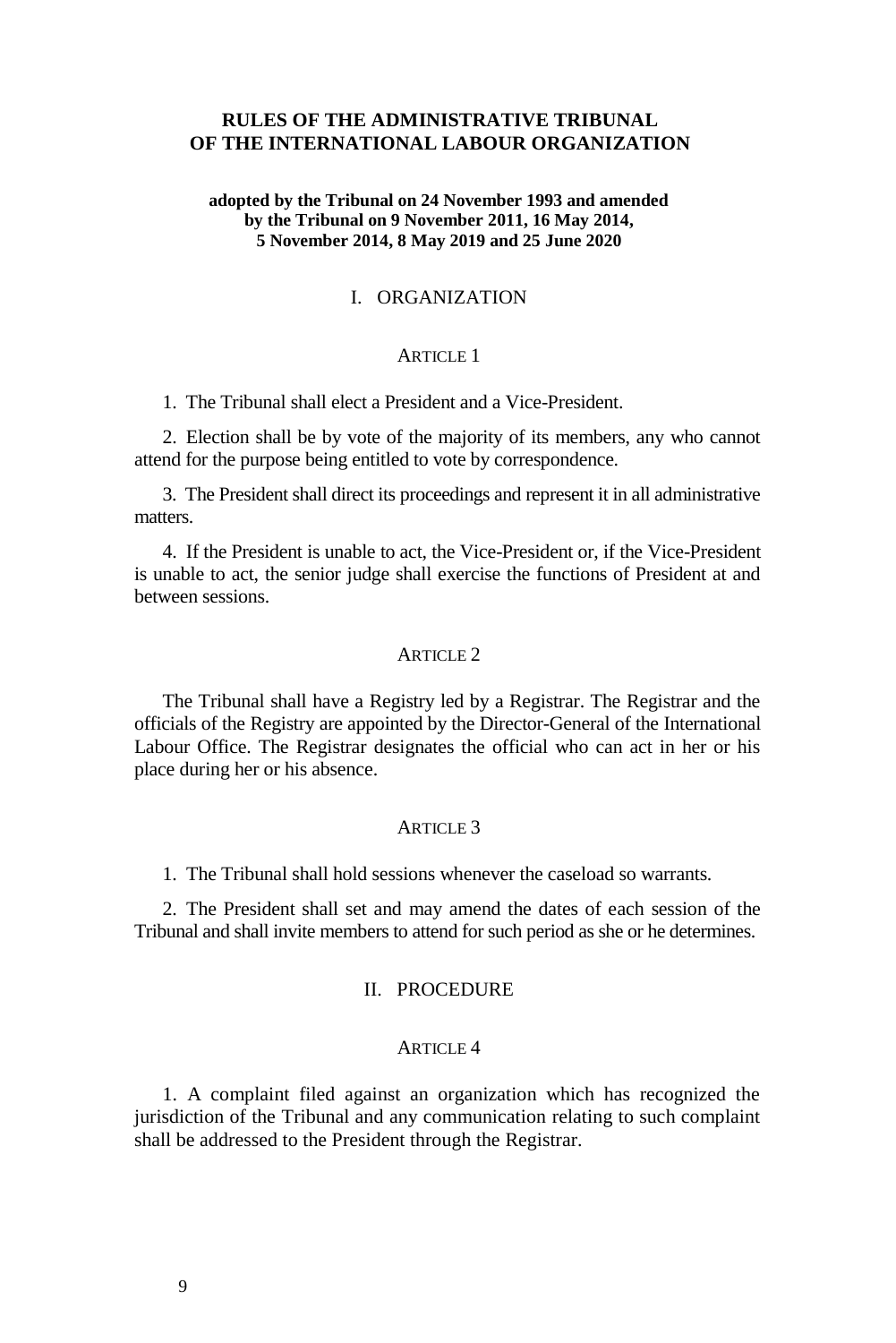# **RÈGLEMENT DU TRIBUNAL ADMINISTRATIF DE L'ORGANISATION INTERNATIONALE DU TRAVAIL**

#### **adopté par le Tribunal le 24 novembre 1993 et modifié par le Tribunal le 9 novembre 2011, le 16 mai 2014, le 5 novembre 2014, le 8 mai 2019 et le 25 juin 2020**

#### I. ORGANISATION

#### ARTICLE PREMIER

1. Le Tribunal élit un président et un vice-président.

2. Les élections se font à la majorité des membres du Tribunal; tout membre qui ne peut être présent doit avoir la possibilité de voter par correspondance.

3. Le président dirige les travaux du Tribunal et représente celui-ci pour toutes les questions d'ordre administratif.

4. À défaut du président, la présidence est assumée pendant et entre les sessions du Tribunal par le vice-président ou, à défaut de celui-ci, par le juge le plus ancien.

#### ARTICLE 2

Le Tribunal est pourvu d'un greffe dirigé par un greffier. Le greffier et le personnel du greffe sont désignés par le Directeur général du Bureau international du Travail. Le greffier désigne celui de ses collaborateurs qui est habilité à le remplacer en cas d'absence.

#### ARTICLE 3

1. Le Tribunal siège chaque fois que les affaires dont il est saisi le justifient.

2. Le président fixe et peut modifier les dates de chaque session; il invite les juges à y assister et détermine la période de leur présence.

# II. PROCÉDURE

#### ARTICLE 4

1. Une requête formée contre une organisation ayant reconnu la compétence du Tribunal et toute communication se rapportant à ladite requête sont adressées au président par l'intermédiaire du greffier.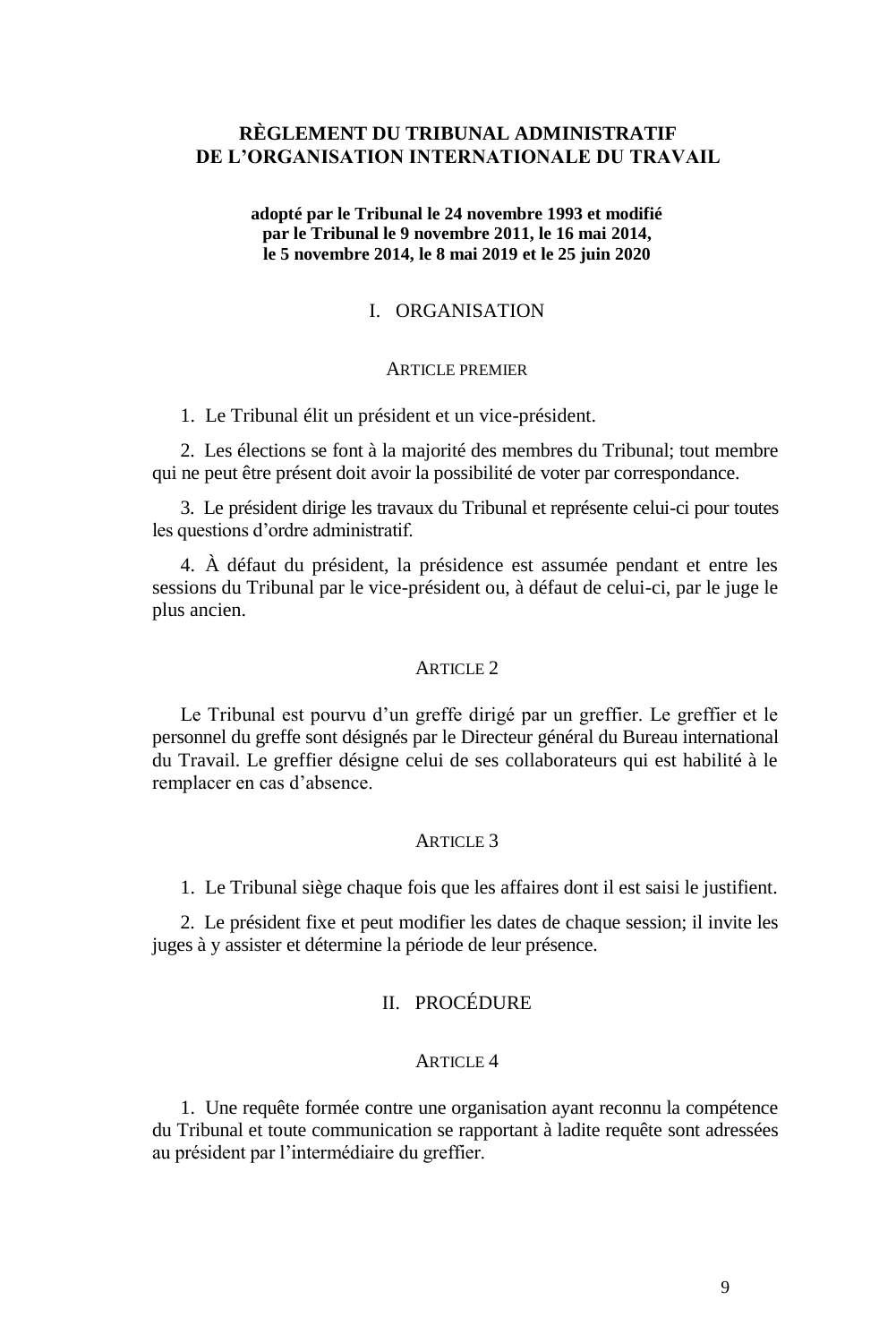# **Rules**

2. For the purpose of determining whether the time limits in paragraphs 2 and 3 of article VII of the Statute have been complied with, the Tribunal shall take into account the date of filing of the complaint at the Registry or the date of dispatch, provided that in the event of doubt about the date of dispatch it shall take into account the date of receipt at the Registry.

#### $ARTICI$ F<sub>5</sub>

1. The complainant may plead her or his own case or appoint for the purpose a representative who shall be a serving or former official of an organization which has recognized the Tribunal's jurisdiction or of the United Nations, or a member of a bar in a Member State of one of those organizations, or, with leave from the President, someone who is qualified to deal with issues relating to the international civil service.

2. The complainant's representative shall provide, in English or French, a power of attorney.

3. The defendant organization's representative shall be one of its own serving or former officials, or a serving or former official of another organization which has recognized the Tribunal's jurisdiction or of the United Nations, or a member of a bar in a Member State of one of those organizations, or, with leave from the President, someone who is qualified to deal with issues relating to the international civil service.

4. Where the defendant organization's representative is not a serving or former official, it shall provide, in English or French, a power of attorney.

#### ARTICLE 6

- 1. The complainant or the complainant's representative shall:
- (a) complete in English or French and sign the complaint form prescribed in Annex 1 to these Rules;
- (b) append thereto a brief in the same language stating the facts of the case and the pleas and the original or a certified copy or transcript of any item of evidence adduced in support;
- (c) append to any text which is not in English or French a certified translation into the language chosen in accordance with (a); and
- (d) supply five copies of the complaint form, the brief and any appended item of evidence and certify them by signature to be true.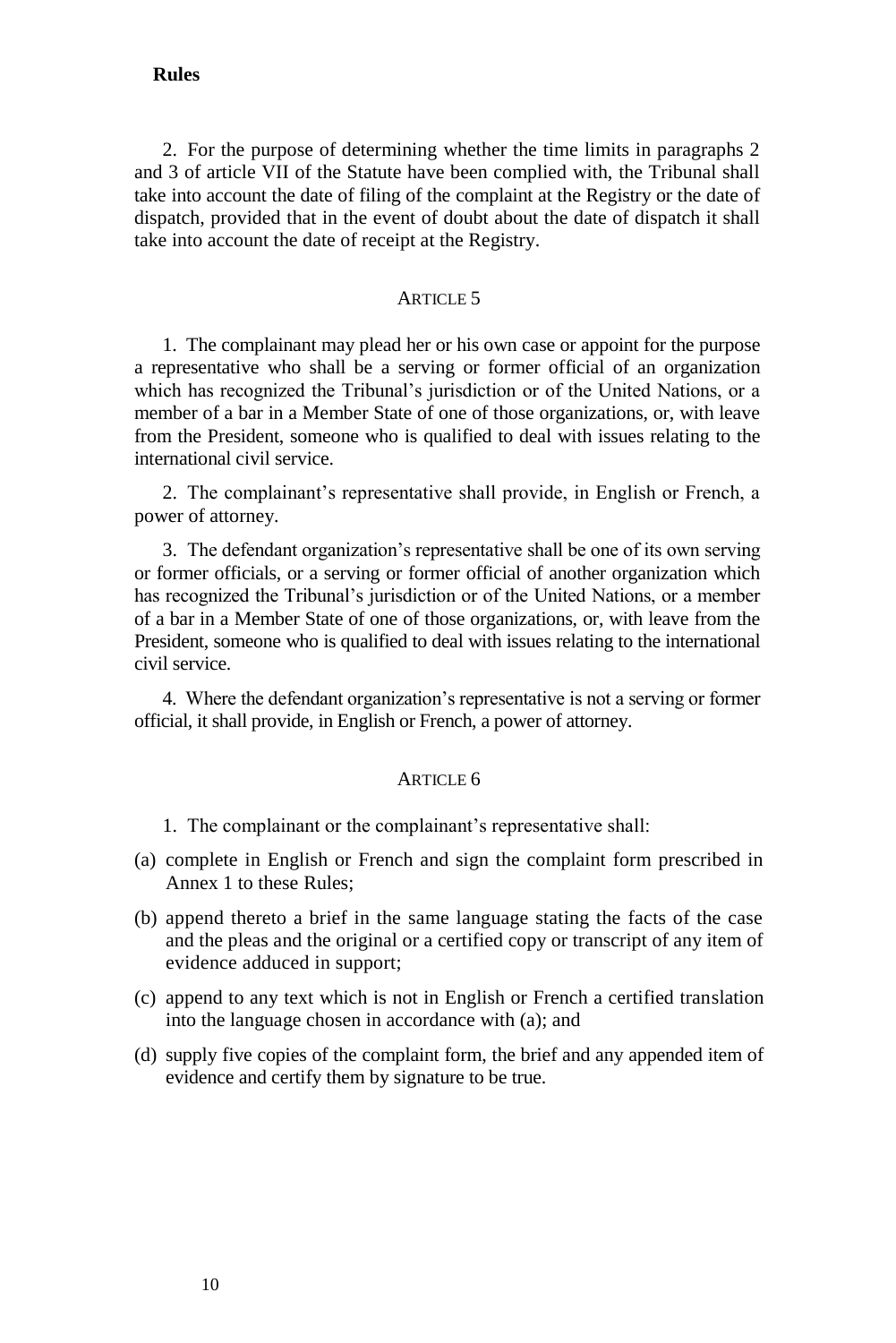2. Aux fins de déterminer si les délais fixés aux paragraphes 2 et 3 de l'article VII du Statut ont été respectés, le Tribunal prend en considération la date du dépôt de la requête au greffe ou celle de son expédition; en cas de doute sur la date d'expédition, il prendra en considération la date de sa réception au greffe.

# ARTICLE 5

1. Le requérant peut défendre personnellement sa cause ou désigner à cette fin un mandataire qui est fonctionnaire ou ancien fonctionnaire soit d'une organisation ayant reconnu la compétence du Tribunal, soit de l'Organisation des Nations Unies, soit un avocat inscrit au barreau d'un État membre de ces organisations, soit, avec l'autorisation du président, une personne qualifiée pour traiter des problèmes de la fonction publique internationale.

2. Le mandataire du requérant est tenu de déposer une procuration rédigée en anglais ou en français.

3. Le représentant de l'organisation défenderesse est soit l'un de ses fonctionnaires ou anciens fonctionnaires, soit un fonctionnaire ou ancien fonctionnaire d'une autre organisation ayant reconnu la compétence du Tribunal, ou de l'Organisation des Nations Unies, soit un avocat inscrit au barreau d'un État membre de ces organisations, soit, avec l'autorisation du président, une personne qualifiée pour traiter des problèmes de la fonction publique internationale.

4. Lorsque l'organisation défenderesse n'est pas représentée par l'un de ses fonctionnaires ou anciens fonctionnaires, elle est tenue de déposer une procuration rédigée en anglais ou en français.

#### ARTICLE 6

1. Le requérant ou son mandataire:

- *a)* remplit en anglais ou en français et signe la formule de requête prescrite à l'annexe 1 au présent Règlement;
- *b)* y joint un mémoire, dans la même langue, exposant les faits de la cause et les moyens, ainsi que l'original ou une copie ou transcription, certifiée conforme, de toute pièce versée au dossier;
- *c)* joint à toute pièce qui n'est pas rédigée en anglais ou en français une traduction certifiée conforme dans la langue choisie en vertu de l'alinéa *a)*;
- *d)* produit cinq copies de la formule de requête, du mémoire et de toute pièce versée au dossier et les certifie conformes par sa signature.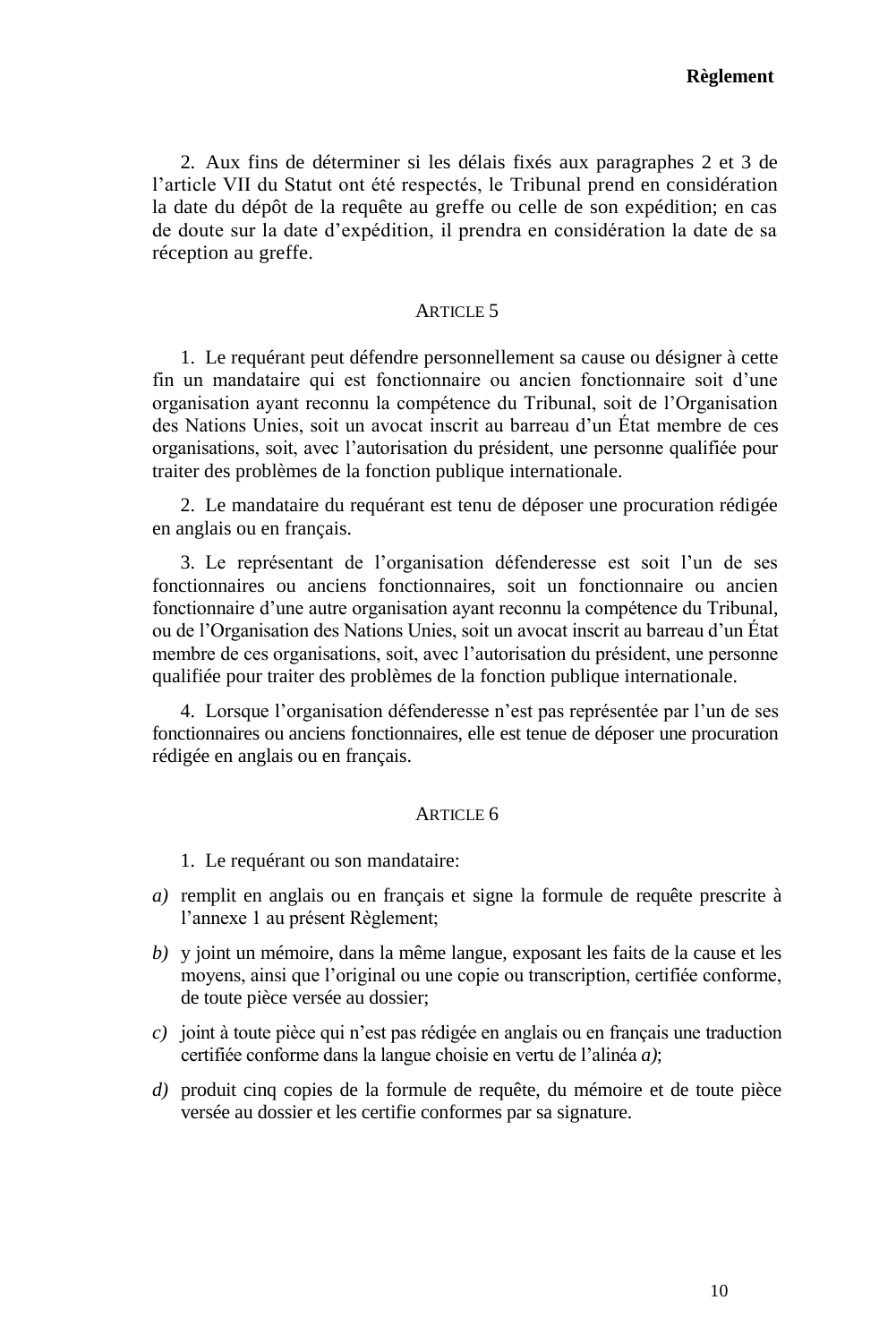#### **Rules**

2. If not satisfied that the complaint meets the requirements of these Rules, the Registrar shall call upon the complainant or the complainant's representative to correct it within thirty days and may where appropriate return the papers for the purpose.

3. If satisfied that the complaint meets the requirements of these Rules, the Registrar shall forward one copy to the defendant organization.

4. The language chosen in accordance with paragraph 1(a) shall be used in any subsequent written pleadings.

## ARTICLE 7

1. If the President considers a complaint to be clearly irreceivable or devoid of merit, she or he may instruct the Registrar to forward it to the defendant organization for information only.

2. When it takes up such complaint the Tribunal may either dismiss it summarily as clearly irreceivable or devoid of merit or else order that the procedure prescribed below shall be followed.

#### ARTICLE 7BIS

If the dispute regards only a question (or questions) of law, identified by agreement of both parties, and the main facts are uncontested, the parties may agree, at any time prior to the assignment of the complaint to a Tribunal session, to apply to the President of the Tribunal for a fast-track procedure. The parties must submit their pleadings as prescribed in Articles 6, 8 and 9 of these Rules, and in accordance with article VII of the Statute and the additional provisions set forth in Annex 2 to these Rules. All pleadings shall be brief and shall focus on the agreed contested question(s) of law and on the consequent remedies, and include the succinct statement of the reason(s) supporting the opinion(s) advanced. Attachments to the application(s) shall be limited to documents directly related to the question(s) of law.

#### ARTICLE 7TER

1. A complainant or intervener who wishes to request anonymity may do so at the time when the complaint or application to intervene is filed. The reasons for this request must be specified.

2. The request for anonymity shall be forwarded to the defendant organization for comment within a period of time to be determined by the President of the Tribunal.

3. The Tribunal may grant a request for anonymity where disclosure of the identity of the complainant or intervener in a judgment is likely to be seriously prejudicial to that person's interests.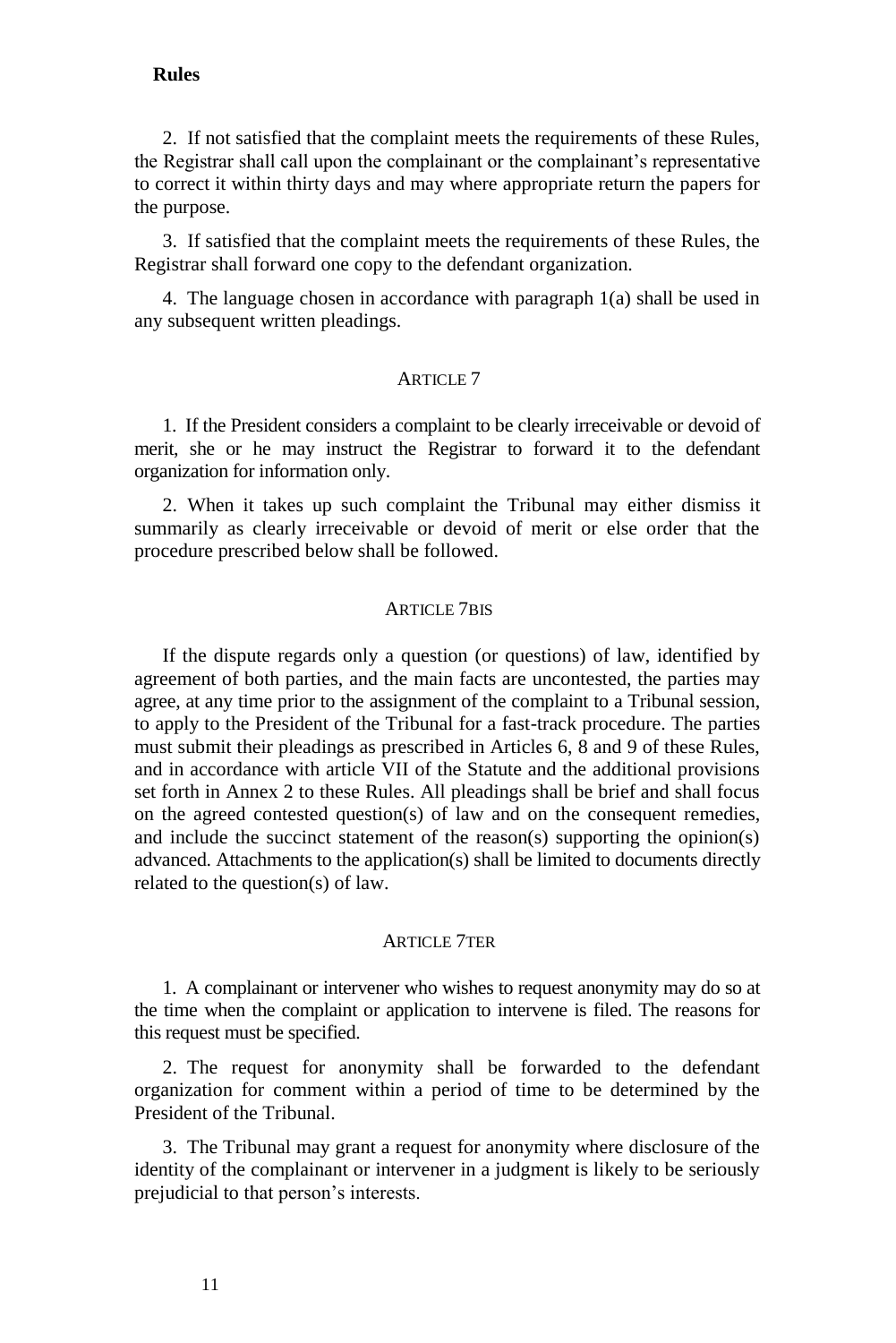2. S'il considère que la requête ne remplit pas les conditions prévues par le présent Règlement, le greffier demande au requérant ou à son mandataire de la régulariser dans les trente jours et, s'il y a lieu, lui retourne les pièces à cet effet.

3. S'il considère que les conditions du présent Règlement sont remplies, le greffier transmet une copie de la requête à l'organisation défenderesse.

4. La langue choisie en vertu de l'alinéa *a)* du paragraphe 1 détermine celle à utiliser pour la suite de la procédure écrite.

#### ARTICLE 7

1. S'il considère qu'une requête est manifestement irrecevable ou dénuée de fondement, le président peut charger le greffier d'en envoyer copie à l'organisation défenderesse à seule fin d'information.

2. Lorsqu'il examine cette requête, le Tribunal peut soit la rejeter sans autre procédure comme étant manifestement irrecevable ou dénuée de fondement, soit décider de l'instruire suivant la procédure prescrite ci-dessous.

#### ARTICLE 7 *BIS*

Si le litige porte uniquement sur un point (ou des points) de droit, identifié(s) d'un commun accord par les deux parties, et que les faits principaux ne sont pas contestés, les parties peuvent s'accorder, à tout moment avant que la requête ne soit inscrite au rôle d'une session du Tribunal, pour soumettre au président du Tribunal une demande en vue de la mise en œuvre d'une procédure accélérée. Les parties doivent suivre la procédure prescrite par les articles 6, 8 et 9 du présent Règlement et se conformer à l'article VII du Statut, ainsi qu'aux dispositions complémentaires de l'annexe 2 au présent Règlement. Les écritures devront être brèves, se concentrer sur le(s) point(s) de droit litigieux, identifié(s) d'un commun accord, ainsi que sur les conclusions à en tirer, et présenter de manière succincte le(s) motif(s) étayant l'(les) opinion(s) avancée(s). Les pièces jointes devront se limiter aux documents ayant un rapport direct avec le(s) point(s) de droit litigieux.

#### ARTICLE 7 *TER*

1. Tout requérant ou intervenant qui souhaite conserver l'anonymat peut en faire la demande au moment où il dépose sa requête ou sa demande d'intervention. Les motifs de la demande d'anonymat doivent être précisés.

2. La demande d'anonymat est transmise à l'organisation défenderesse afin qu'elle fasse des observations dans un délai qui sera déterminé par le président du Tribunal.

3. Le Tribunal peut faire droit à une demande d'anonymat lorsque la divulgation de l'identité du requérant ou de l'intervenant dans un jugement est susceptible de porter un préjudice sérieux aux intérêts de celui-ci.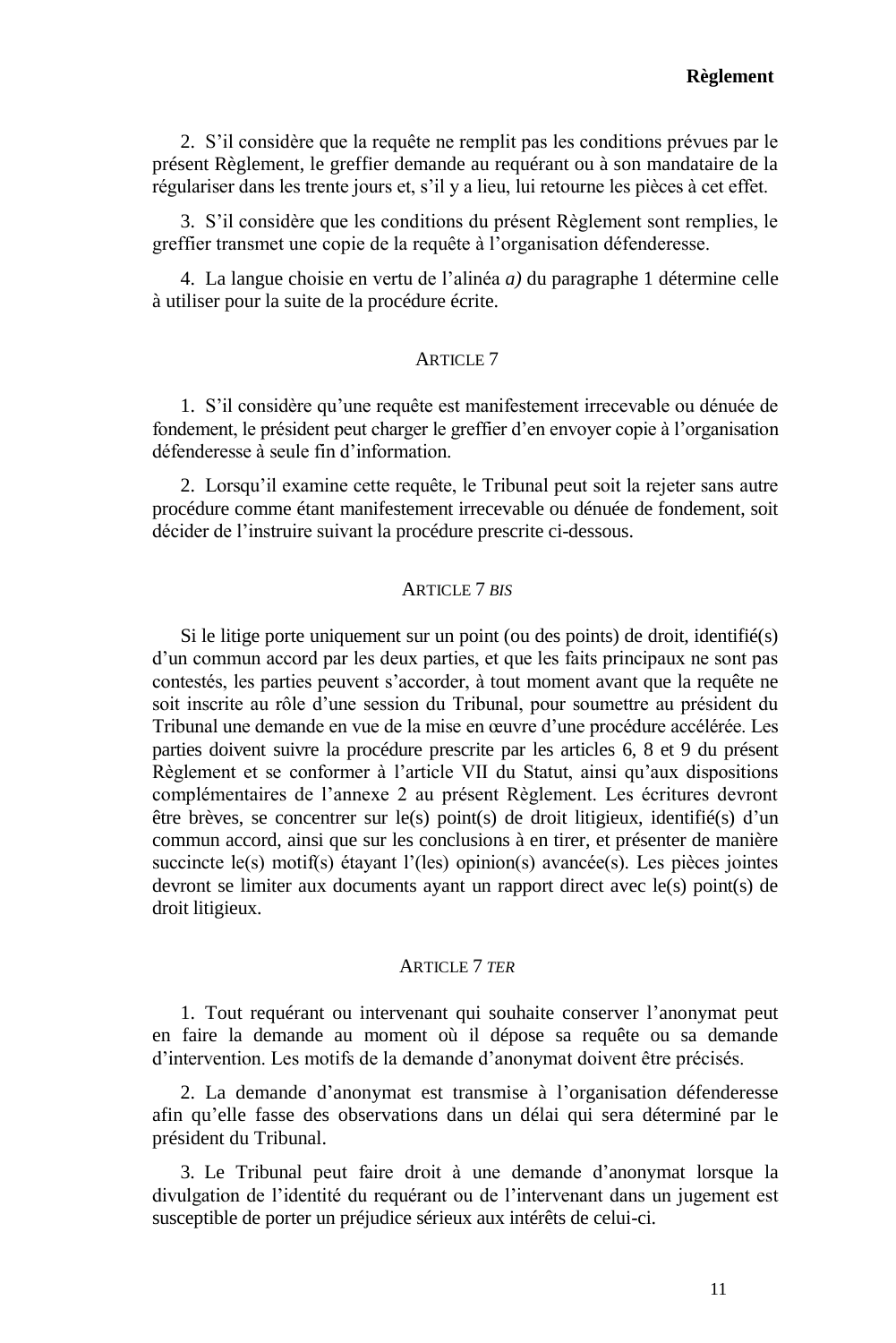1. In any case which is not dealt with in accordance with Articles 7(1) and 7bis of these Rules, the defendant organization shall dispatch its reply to the Registrar within thirty days of the date of receipt of the complaint.

- 2. It shall:
- (a) append to its reply the original or a certified copy or transcript of any item of evidence adduced in support;
- (b) append to any text which is not in English or French a certified translation into the language chosen in accordance with Article 6(1)(a) of these Rules; and
- (c) supply five copies of its reply and of any appended item of evidence and certify them by the signature of its representative to be true.
	- 3. If it files no reply within the time limit, the written pleadings shall close.

# **ARTICLE 9**

1. If satisfied that the defendant organization's reply meets the requirements of these Rules, the Registrar shall forward one copy to the complainant or to the complainant's representative, who may file a rejoinder within thirty days of the date of receipt of the reply.

2. If no rejoinder is filed within the time limit, the written pleadings shall close.

3. If a rejoinder is filed, the Registrar shall forward one copy to the defendant organization, which may file a surrejoinder within thirty days of the date of receipt of the rejoinder.

4. If no surrejoinder is filed within the time limit, the written pleadings shall close.

5. If a surrejoinder is filed, the Registrar shall forward one copy to the complainant or to the complainant's representative.

6. The President may, on her or his own motion or on the application of either party, order the submission of a further written statement or document and may set the time limit for such submission.

7. The complainant or her or his representative shall supply with the rejoinder and with any further written statement or document, and the defendant organization shall supply with the surrejoinder and with any further written statement or document:

(a) a certified translation into the language chosen in accordance with Article 6(1)(a) of these Rules of any text which is not in English or French; and

(b) five certified copies of all submissions.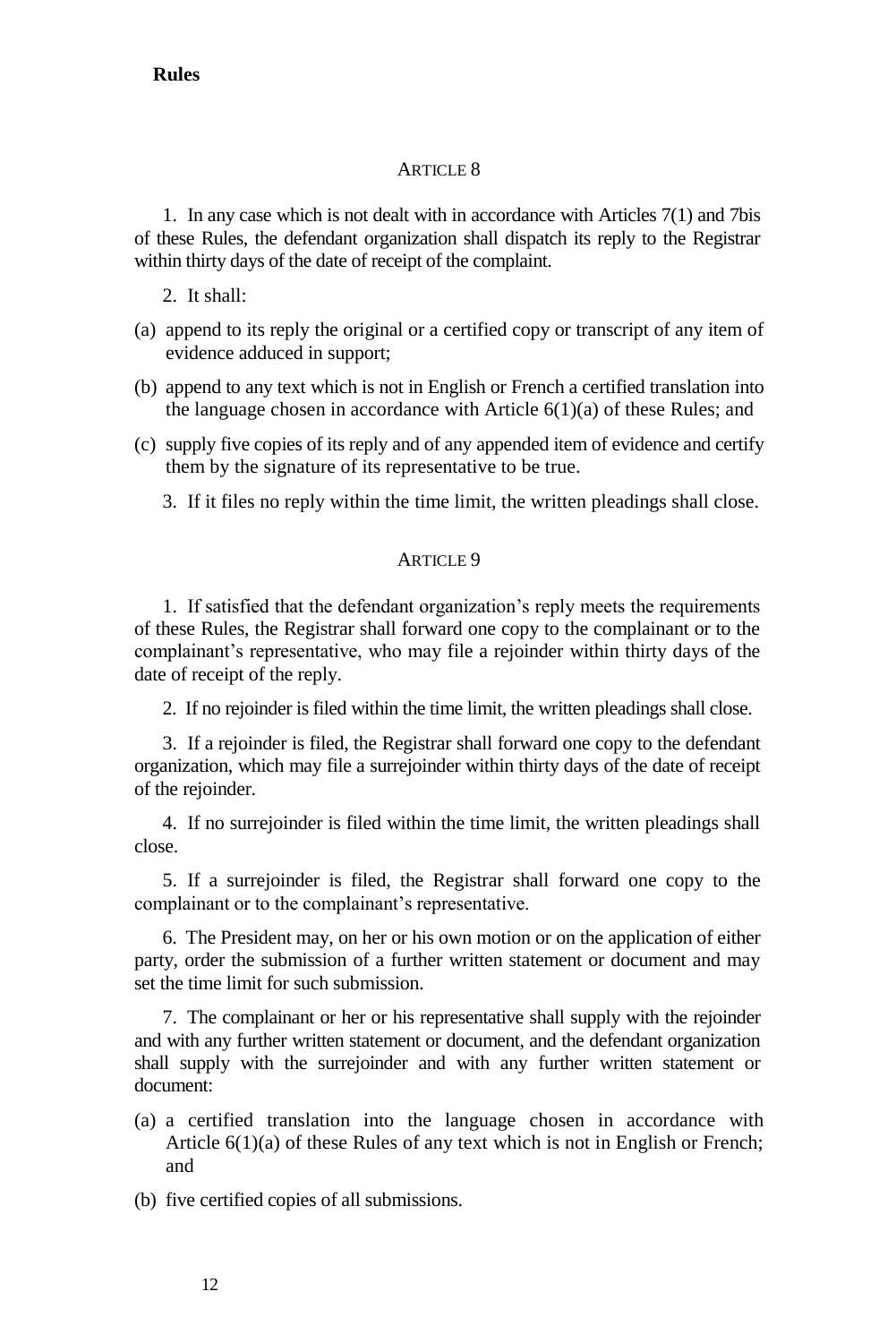1. Dans tous les cas où il n'aura pas été décidé d'appliquer les dispositions du paragraphe 1 de l'article 7 et de l'article 7 *bis* du présent Règlement, l'organisation défenderesse envoie sa réponse au greffier dans les trente jours qui suivent la date de réception de la requête.

2. L'organisation défenderesse:

- *a)* joint à sa réponse l'original ou une copie ou transcription, certifiée conforme, de toute pièce versée au dossier;
- *b)* joint à toute pièce qui n'est pas rédigée en anglais ou en français une traduction certifiée conforme dans la langue choisie en vertu de l'alinéa *a)* du paragraphe 1 de l'article 6 du présent Règlement;
- *c)* fournit cinq copies de sa réponse et de toute pièce annexée et les certifie conformes par la signature de son représentant.

3. Si l'organisation défenderesse ne fournit pas de réponse dans les délais, la procédure écrite est terminée.

#### **ARTICLE 9**

1. S'il considère que la réponse de l'organisation défenderesse remplit les conditions prévues par le présent Règlement, le greffier en adresse copie au requérant ou à son mandataire, qui ont la faculté de présenter une réplique dans les trente jours suivant la date de réception de la réponse.

2. À défaut de réplique dans les délais, la procédure écrite est terminée.

3. Si une réplique est déposée, le greffier en adresse une copie à l'organisation défenderesse, qui a la faculté de présenter une duplique dans les trente jours qui suivent la date de réception de la réplique.

4. À défaut de duplique dans les délais, la procédure écrite est terminée.

5. Si une duplique est déposée, le greffier en adresse une copie au requérant ou à son mandataire.

6. Le président peut, soit d'office, soit à la demande de l'une ou de l'autre partie, ordonner la production d'un exposé écrit additionnel ou d'une pièce complémentaire et fixer le délai dans lequel cette production doit être effectuée.

7. Le requérant ou son mandataire produit avec la réplique et avec tout autre exposé écrit additionnel ou pièce complémentaire, et l'organisation défenderesse produit avec la duplique et avec tout autre exposé écrit additionnel ou pièce complémentaire:

- *a)* une traduction certifiée conforme dans la langue choisie en vertu de l'alinéa *a)* du paragraphe 1 de l'article 6 du présent Règlement de toute pièce qui n'est pas rédigée en anglais ou en français;
- *b)* cinq copies certifiées conformes de toutes les écritures.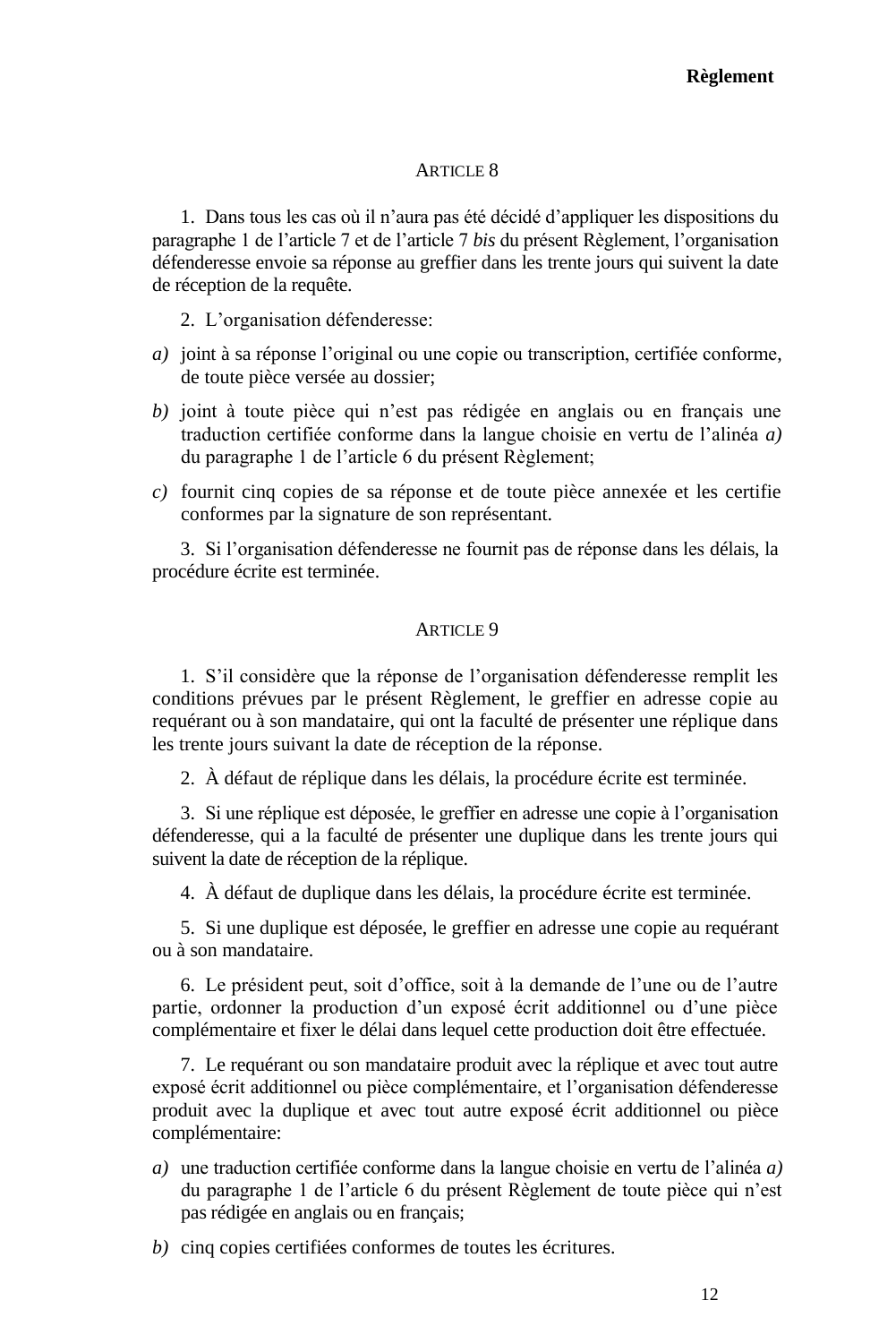1. When the President considers the pleadings to be sufficient, she or he shall instruct the Registrar to put the complaint on the list of a session of the Tribunal.

2. The Registrar shall inform the parties before the opening of that session of the inclusion of the complaint in the list and of the dates of the session.

3. The Tribunal or, between sessions, the President shall rule on an application by either party for a stay of proceedings or for the adjournment of a listed case to a later session.

# III. OTHER MATTERS

# ARTICLE 11

1. The Tribunal may, on its own motion or on the application of either party, order such measures of investigation as it deems fit, including the appearance of the parties before it, the hearing of expert and other witnesses, the consultation of any competent international authority, and expert inquiry.

2. Any measure of investigation may be by letters rogatory if the Tribunal or, between sessions, the President so orders.

#### ARTICLE 12

1. An application by either party for hearings shall identify any witness whom that party wants the Tribunal to hear and the issues which the party wants the witness to address.

2. The Tribunal shall determine the conduct of any hearings.

3. Hearings shall include oral submissions by the parties and may, with leave from the Tribunal, include oral testimony by any witness.

4. A witness shall make the following declaration before giving evidence:

"I solemnly declare that I shall speak without hatred and without fear, and shall speak the truth, the whole truth and nothing but the truth."

5. An expert witness shall make the same declaration as any other witness and shall then make the following further declaration:

"I solemnly declare that I shall give evidence to the best of my knowledge and belief."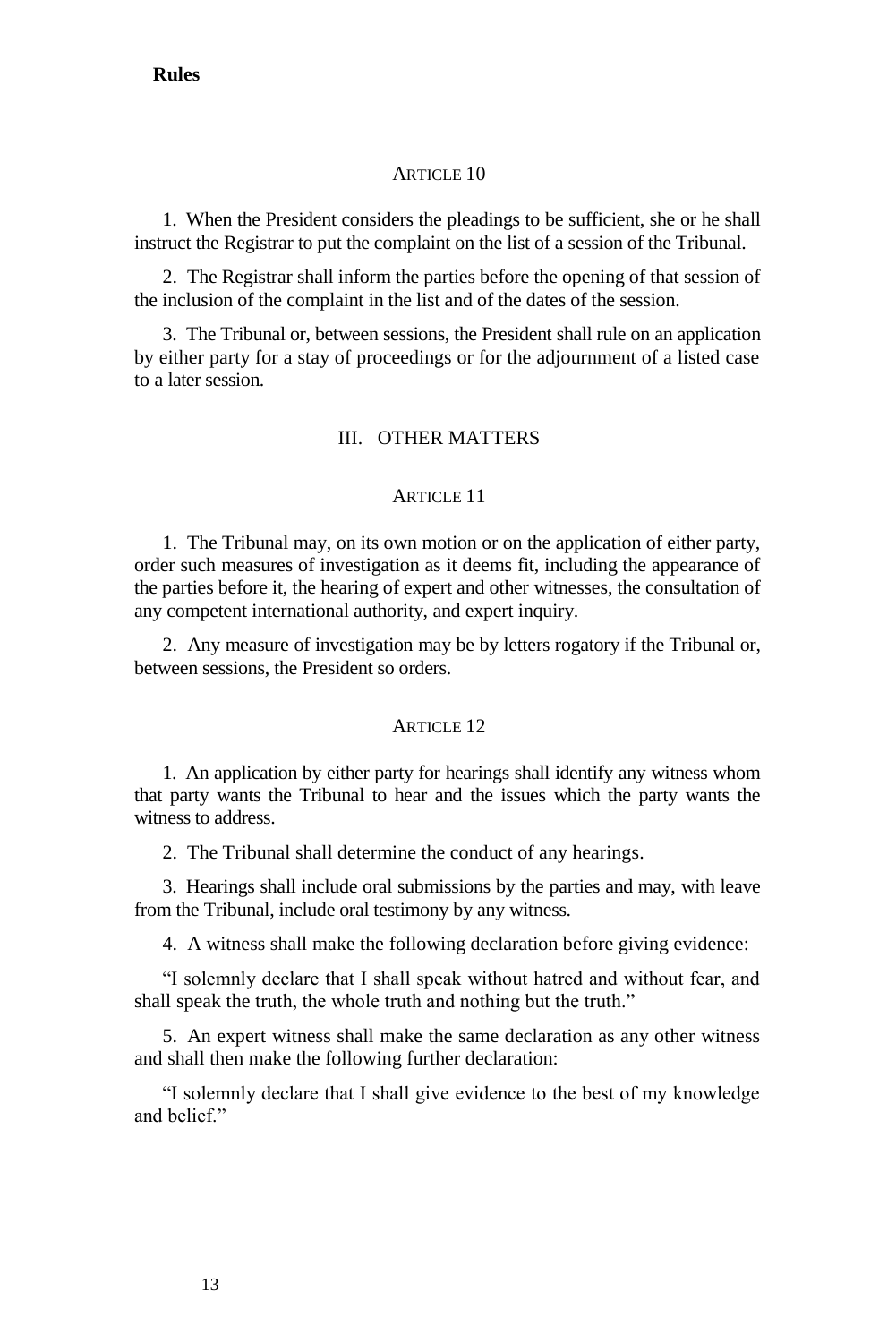1. Lorsque le président estime que le dossier est suffisamment complet, il charge le greffier d'inscrire l'affaire au rôle d'une session du Tribunal.

2. Avant l'ouverture de cette session, le greffier informe les parties des dates de celle-ci et de l'inscription de l'affaire au rôle.

3. Le Tribunal ou, entre les sessions, le président statue sur toute demande tendant à la suspension de la procédure ou au renvoi d'une affaire à une session ultérieure.

## III. AUTRES QUESTIONS

## **ARTICLE 11**

1. Le Tribunal peut, soit d'office, soit sur la demande de l'une ou de l'autre partie, ordonner toute mesure d'instruction qu'il jugera utile, y compris la comparution des parties, l'audition de témoins et d'experts, la consultation de toute autorité internationale compétente ainsi que toute expertise.

2. Toutes mesures d'instruction pourront, si le Tribunal ou, entre les sessions, le président en ordonne ainsi, être faites par commission rogatoire.

#### ARTICLE 12

1. Une demande de débat oral présentée par l'une ou l'autre partie doit indiquer tout témoin dont celle-ci demande l'audition par le Tribunal et les points sur lesquels elle souhaite le faire déposer.

2. Le Tribunal règle la conduite du débat oral.

3. Le débat oral comporte les exposés oraux des parties et, avec l'autorisation du Tribunal, la déposition orale de témoins.

4. Chaque témoin fera la déclaration suivante avant de faire sa déposition:

«Je déclare solennellement que je parlerai sans haine et sans crainte et que je dirai la vérité, toute la vérité et rien que la vérité.»

5. Chaque expert fera la même déclaration que le témoin, puis fera la déclaration suivante:

«Je déclare solennellement que je ferai mon rapport en mon âme et conscience.»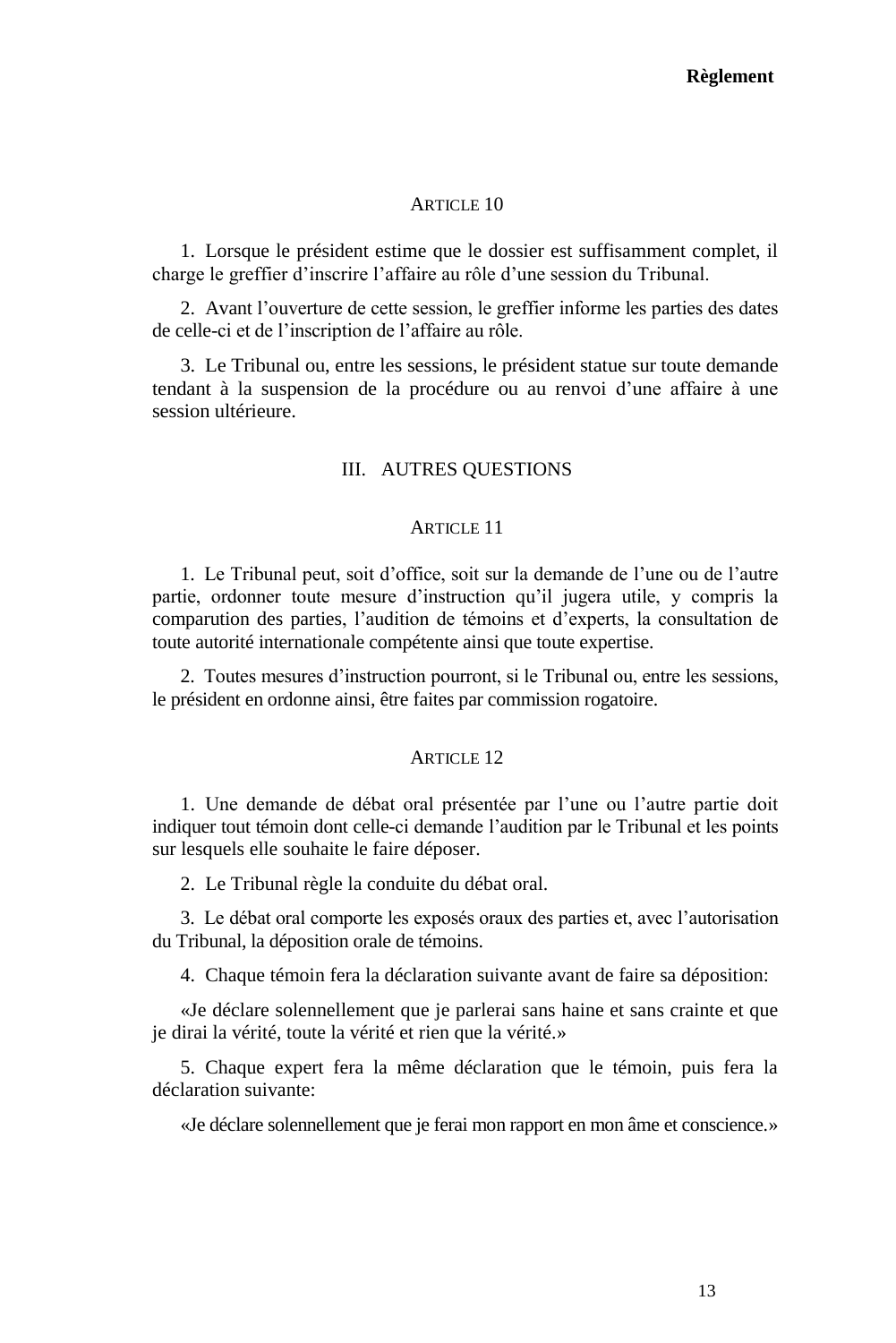# $ARTICI$ F13

1. Anyone to whom the Tribunal is open under article II of the Statute may apply to intervene in a complaint requesting that the Tribunal's ruling on the complaint apply to them. The application must set out the basis on which the intervener considers that she or he is in a situation in fact and in law similar to that of the complainant.

2. An organization which has recognized the Tribunal's jurisdiction may intervene in a complaint on the grounds that the ruling which the Tribunal is to make may affect it.

3. The Tribunal or, between sessions, the President may instruct the Registrar to give notice of a complaint to any third party if it appears that such third party may want to make submissions.

4. To be receivable, an application to intervene shall be delivered at the Registry no later than sixty days before the opening of the session for which the complaint is listed.

#### **ARTICLE 14**

The Tribunal or, between sessions, the President may shorten or lengthen any time limit set in accordance with these Rules.

#### **ARTICLE 15**

The President may between sessions make provisional orders, without prejudice to the ultimate ruling by the Tribunal on the parties' rights, on an application by either party for measures to establish the existence of any fact that is material to the dispute.

#### ARTICLE 16

The President may, by means of an Order, record the withdrawal of a complaint after giving the opposing party an opportunity to comment on the request to withdraw.

#### ARTICLE 17

The Tribunal shall, in exercise of the powers vested in it by article X of the Statute, deal with any matter which these Rules do not expressly provide for.

#### ARTICLE 18

These Rules shall come into force on 1 May 1994.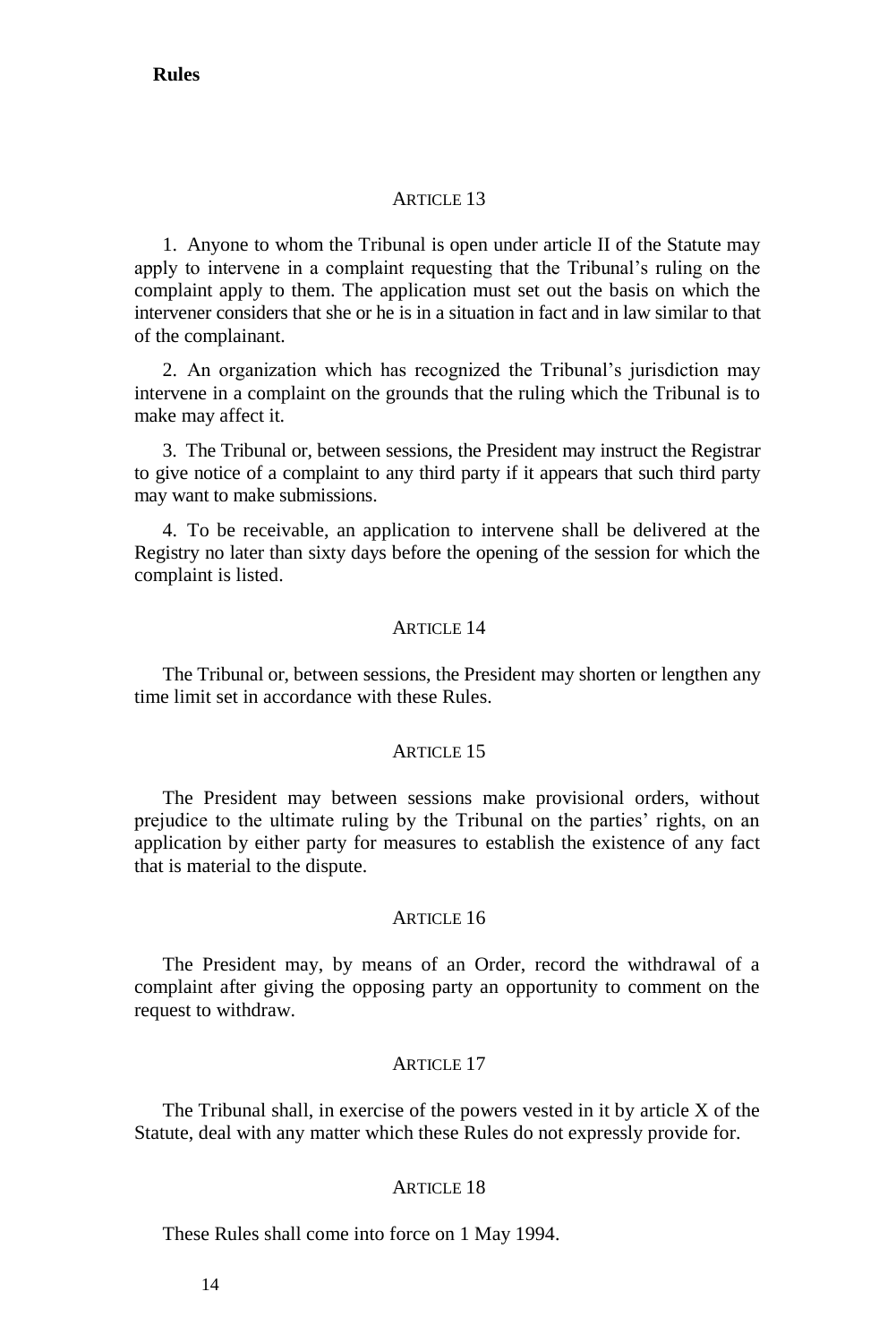1. Toute personne ayant accès au Tribunal en vertu de l'article II du Statut peut demander à intervenir dans une affaire afin que la décision prise dans cette affaire lui soit applicable. La demande doit indiquer les raisons pour lesquelles l'intervenant estime être dans une situation de droit et de fait similaire à celle du requérant.

2. Une organisation ayant reconnu la compétence du Tribunal peut intervenir dans une affaire au motif que la décision du Tribunal est susceptible de l'affecter.

3. Le Tribunal ou, entre les sessions, le président peut ordonner au greffier de notifier une requête à toute tierce partie s'il apparaît que cette partie peut souhaiter s'exprimer.

4. Pour être recevable, une demande d'intervention doit parvenir au greffe au plus tard soixante jours avant l'ouverture de la session au rôle de laquelle l'affaire est portée.

#### ARTICLE 14

Le Tribunal ou, entre les sessions, le président peut abréger ou proroger tout délai fixé conformément au présent Règlement.

#### **ARTICLE 15**

Entre les sessions, sans préjuger de la décision définitive du Tribunal sur les droits des parties, le président statue par ordonnance provisoire sur toute demande de l'une ou de l'autre partie visant à établir les faits de la cause.

# **ARTICLE 16**

Le président peut donner acte, par ordonnance, du désistement d'une requête, après avoir recueilli les observations de la partie adverse sur celui-ci.

#### ARTICLE 17

En vertu des pouvoirs qu'il tient de l'article X du Statut, le Tribunal statue sur toutes les questions qui ne sont pas expressément prévues par le présent Règlement.

#### ARTICLE 18

Les dispositions du présent Règlement seront mises en application à partir du 1er mai 1994.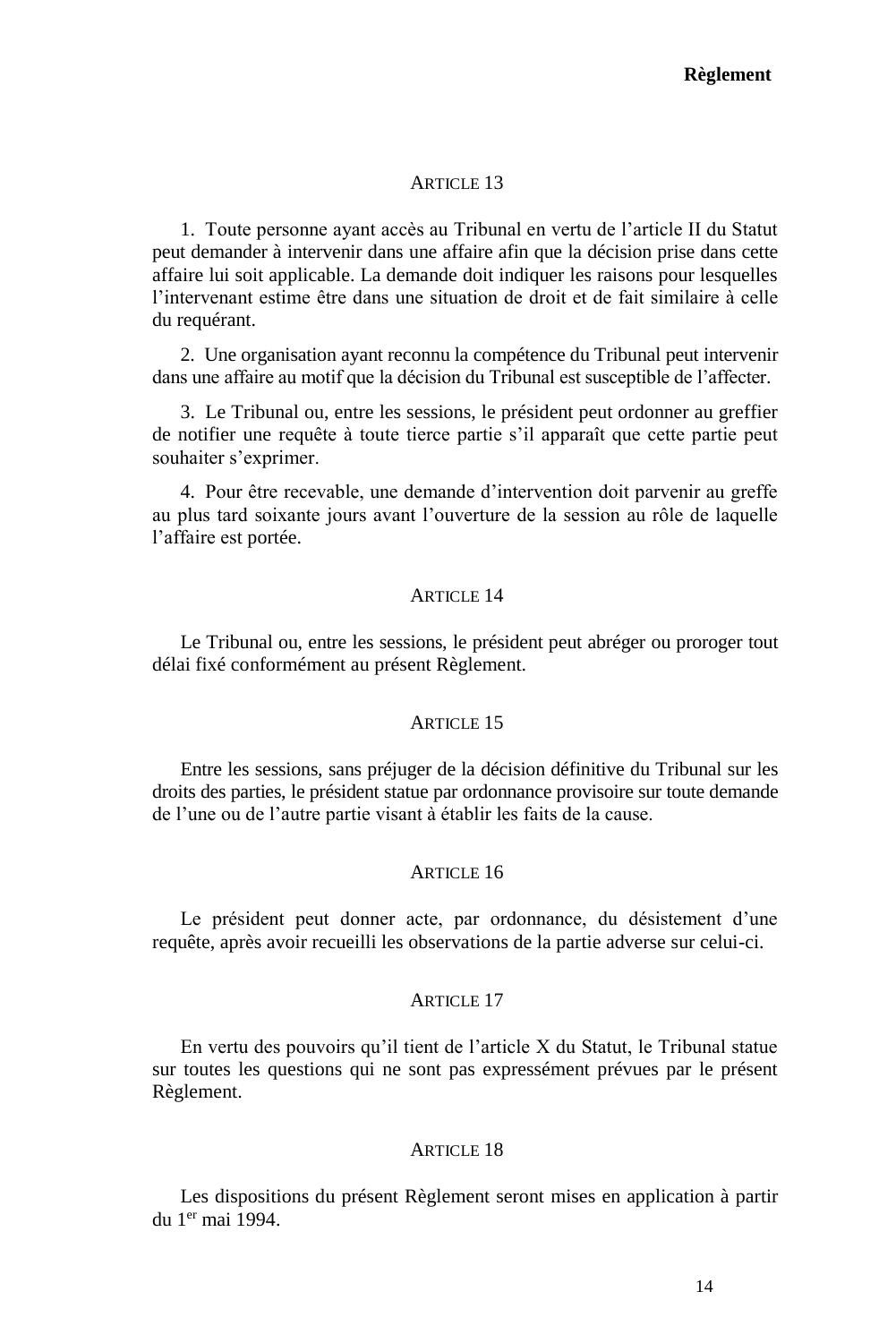# **Rules**

# **ANNEX 1**

<span id="page-27-0"></span>The complaint form referred to in Article 6(1)(a) of these Rules shall consist of questions under the following five heads:

- 1. The complainant.
- 2. The defendant organization.
- 3. The impugned decision.
- 4. The pleadings (brief, relief claimed, supporting documents).
- 5. Special applications.

The complaint form may be obtained from the Registrar.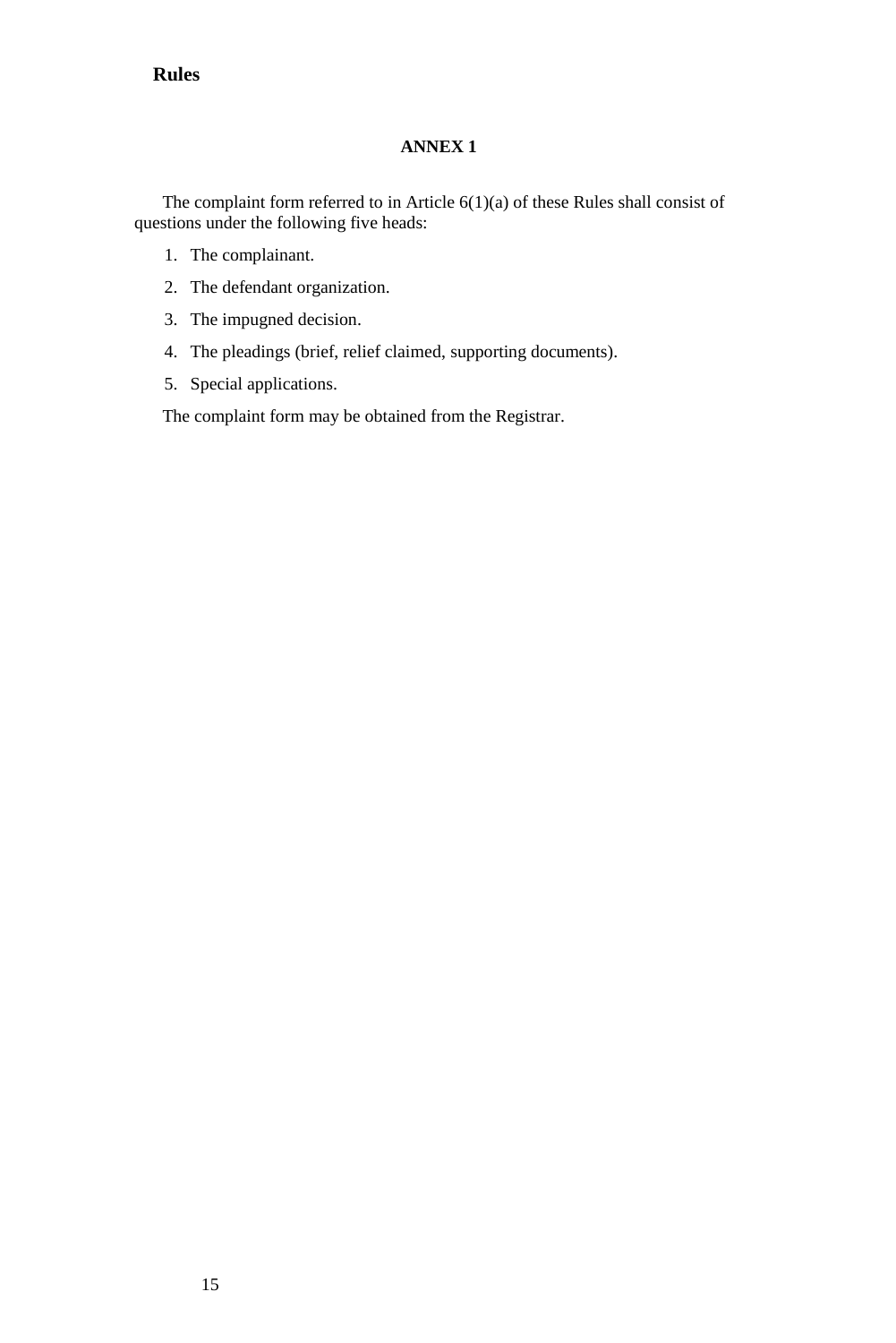# **Règlement**

# **ANNEXE 1**

<span id="page-28-0"></span>La formule de requête prévue à l'alinéa *a)* du paragraphe 1 de l'article 6 du présent Règlement comporte les cinq rubriques suivantes:

- 1. Le requérant/La requérante.
- 2. L'organisation défenderesse.
- 3. La décision attaquée.
- 4. Les écritures (mémoire, demandes du requérant/de la requérante, pièces jointes).
- 5. Les demandes accessoires.

Les intéressés peuvent se procurer la formule de requête en s'adressant au greffier.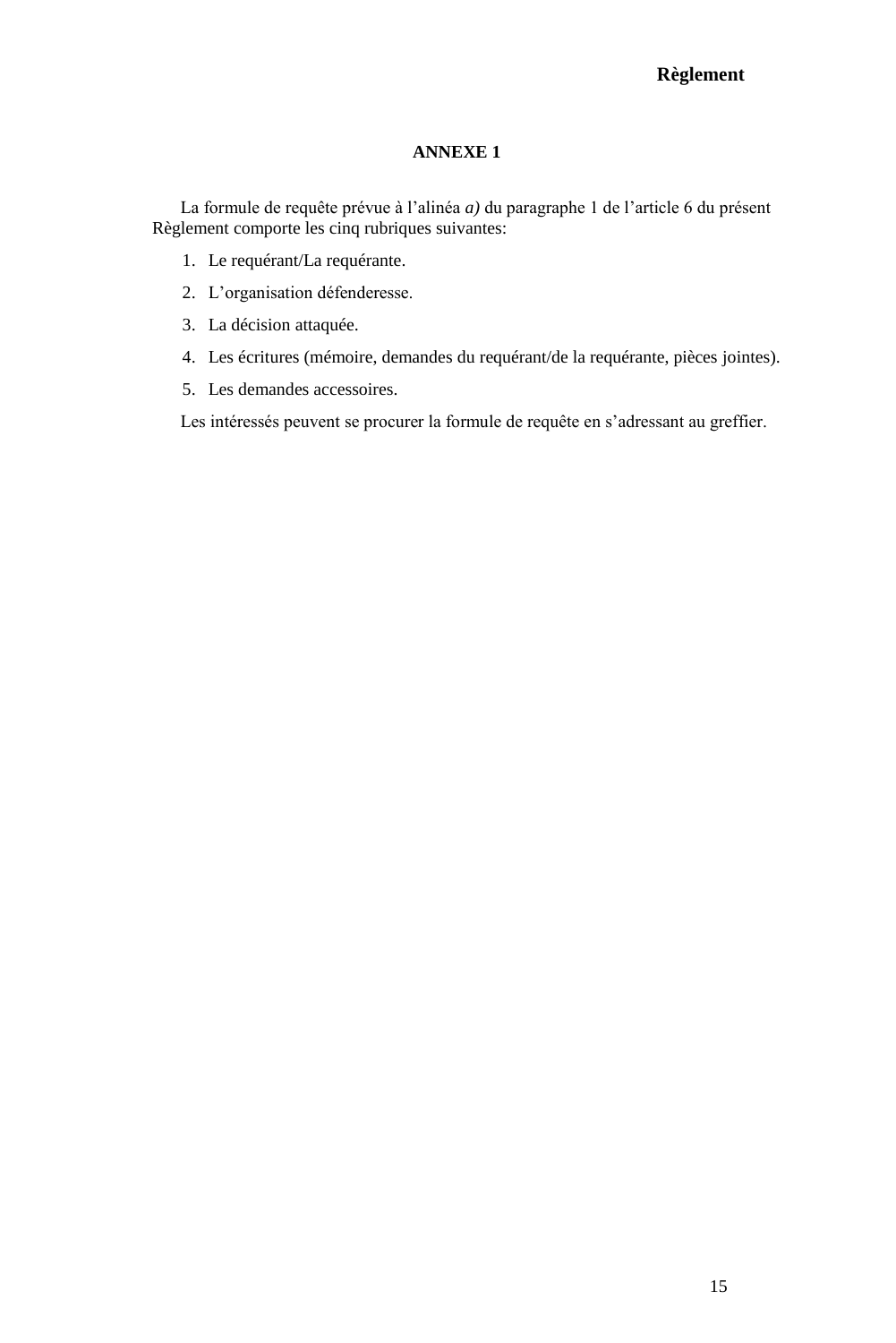#### **ANNEX 2**

<span id="page-29-0"></span>The additional provisions referred to in Article 7bis of these Rules are as follows:

1. (a) If the complainant wishes to apply for a fast-track procedure, she or he may do so within thirty days of the notification of the impugned decision (or within thirty days as from the expiry of the sixty-day time limit of article VII, paragraph 3, of the Statute) by sending to the Registrar a fully completed complaint form and indicating in section 5 ("Special Applications") under the heading "Fast-track Procedure" the question(s) of law which the complainant proposes to submit to the Tribunal for a decision under this procedure. The Registrar shall forward a copy of this submission to the defendant organization which shall notify the Registrar in writing within thirty days of receipt whether it accepts or declines the proposal.

(b) If the defendant organization rejects the proposal, the Registrar shall notify the complainant that the regular procedure shall be followed and instruct her or him to submit a full complaint, in accordance with Article 6 of these Rules, within sixty days from the notification of this rejection.

(c) If the defendant organization accepts the proposal, the Registrar shall instruct the complainant to submit her or his brief under the fast-track procedure within thirty days from the notification of this acceptance. The brief shall include a concise summary of the pertinent facts, the list of supporting documents and any appended item of evidence. The defendant organization shall dispatch its reply to the Registrar within thirty days of the date of receipt of this submission.

2. If a rejoinder and surrejoinder are submitted, Articles 9 and 10 of these Rules shall apply. The submissions shall be succinct and must comply with the provisions of Article 7bis of these Rules.

3. If, after receiving a copy of a complaint in accordance with Article 6 of these Rules, the defendant organization wishes to submit a proposal to apply for a fast-track procedure, it may do so by sending a letter to the Registrar within fifteen days from the date of receipt of the complaint. The letter shall contain a proposal identifying the contested question(s) of law, and a concise summary of the facts. The Registrar shall forward a copy of the letter to the complainant who shall notify the Registrar in writing of her or his acceptance or rejection of this proposal within thirty days of its receipt. If the complainant rejects the proposal, the Registrar shall instruct the defendant organization to submit its reply, in accordance with Article 8 of these Rules, within thirty days of the notification of this rejection. If the complainant accepts the proposal, the Registrar shall instruct the defendant organization to submit its reply under the fast-track procedure, in accordance with Article 7bis of these Rules, within thirty days of the communication of this acceptance.

4. If, after receiving a copy of the reply or rejoinder in accordance with Article 8 or 9 of these Rules, a party wishes to submit a proposal to apply for a fast-track procedure, they shall do so within fifteen days from the date of receipt of the reply or rejoinder by sending a letter to the Registrar. The letter shall contain the proposal for agreement on the identification of the contested question(s) of law, and on the consequent remedies, and a concise summary of the facts. The Registrar shall forward a copy of the letter to the other party who shall accept or reject this proposal within thirty days of receipt by notifying the Registrar in writing. If the other party rejects the proposal, the Registrar shall notify the requesting party to submit its rejoinder or surrejoinder, in accordance with Article 9 of these Rules, within thirty days of the notification of the non-acceptance of the proposal. If the other party accepts the proposal, the Registrar shall notify the requesting party to submit its fast-track procedure rejoinder or surrejoinder, in accordance with Article 7bis of these Rules within thirty days of the notification of the acceptance of the proposal.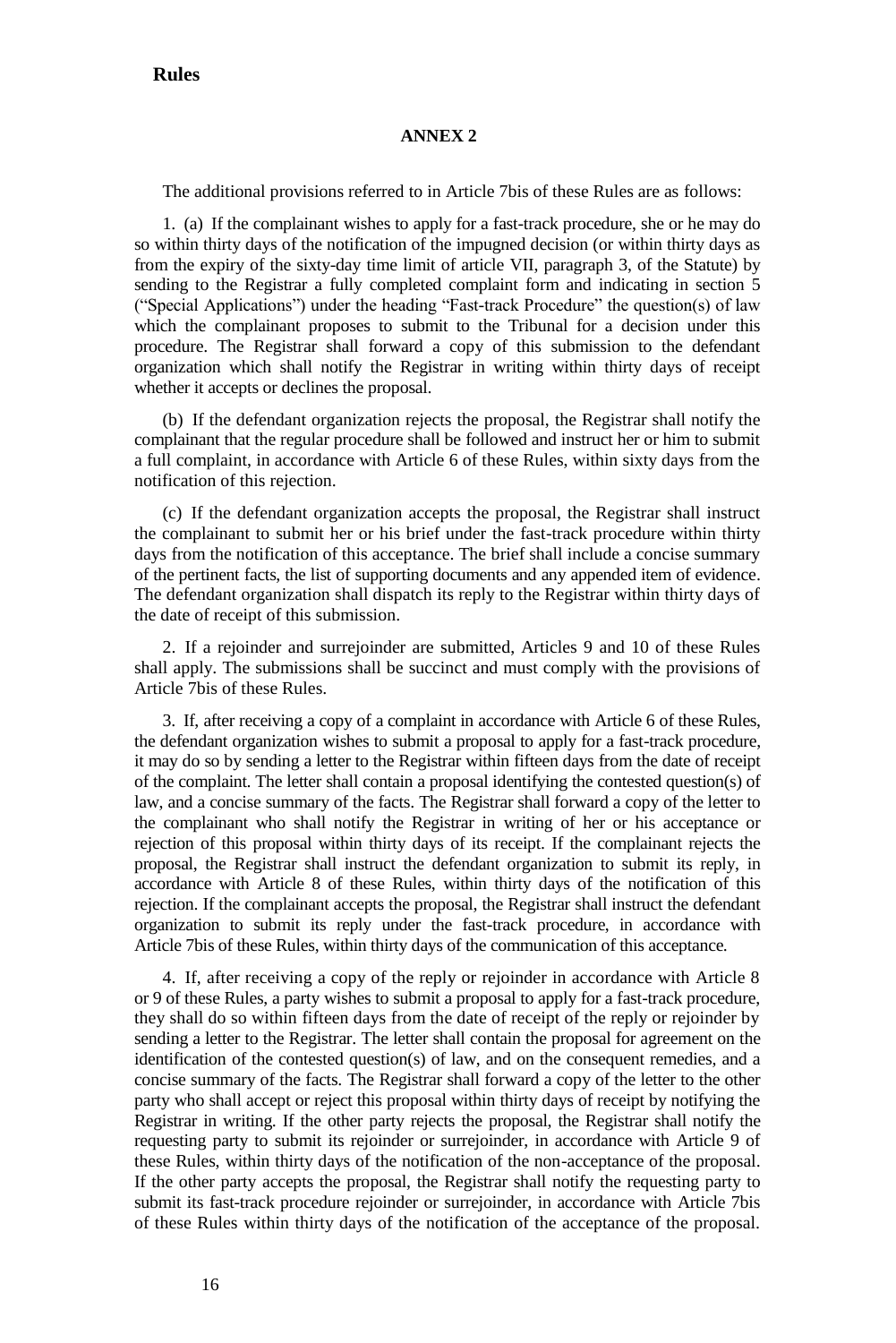#### **Règlement**

#### **ANNEXE 2**

<span id="page-30-0"></span>Les dispositions complémentaires mentionnées à l'article 7 *bis* du présent Règlement sont les suivantes:

1. *a)* Si le requérant souhaite déposer une demande de procédure accélérée, il peut le faire dans les trente jours qui suivent la notification de la décision attaquée (ou dans les trente jours à compter de l'expiration du délai de soixante jours prévu à l'article VII, paragraphe 3, du Statut), en adressant au greffier une formule de requête dûment remplie et indiquant à la rubrique 5 de celle-ci («Demandes accessoires»), sous le titre «Procédure accélérée», le(s) point(s) de droit que le requérant propose de soumettre au Tribunal pour décision dans le cadre d'une telle procédure. Le greffier adressera copie de cette formule de requête à l'organisation défenderesse, qui acceptera ou rejettera la proposition dans un délai de trente jours à compter de sa date de réception en en informant le greffier par écrit.

*b)* Si l'organisation défenderesse rejette la proposition, le greffier informera le requérant que la procédure régulière sera suivie et qu'il devra déposer sa requête, conformément à l'article 6 du présent Règlement, dans un délai de soixante jours, en comptant à partir de la date de notification du rejet de la proposition.

*c)* Si l'organisation défenderesse accepte ladite proposition, le greffier demandera au requérant de déposer son mémoire de procédure accélérée dans un délai de trente jours à compter de la date de notification de l'acceptation de la proposition. Le mémoire du requérant devra comporter un court résumé des faits pertinents, la liste des pièces versées au dossier, ainsi que ces pièces elles-mêmes. L'organisation défenderesse adressera sa réponse au greffier dans les trente jours qui suivent la date de réception dudit mémoire.

2. Si une réplique et une duplique sont déposées, les articles 9 et 10 du présent Règlement s'appliquent. Les écritures devront être brèves et suivre les dispositions de l'article 7 *bis* du présent Règlement.

3. Si, après avoir reçu une requête conformément à l'article 6 du présent Règlement, l'organisation défenderesse souhaite déposer une demande de procédure accélérée, elle peut le faire, dans un délai de quinze jours à compter de la date de réception de la requête, en adressant une lettre au greffier. Cette lettre devra comporter une proposition d'accord sur l'identification du (des) point(s) de droit litigieux, ainsi qu'un court résumé des faits. Le greffier adressera copie de la lettre au requérant, qui acceptera ou rejettera la proposition, dans les trente jours suivant sa réception, en en informant le greffier par écrit. Si le requérant rejette la proposition, le greffier demandera à l'organisation défenderesse d'envoyer sa réponse, conformément à l'article 8 du présent Règlement, dans les trente jours qui suivent la notification du rejet de la proposition. Si le requérant accepte ladite proposition, le greffier demandera à l'organisation défenderesse d'envoyer sa réponse, dans le cadre d'une procédure accélérée conformément à l'article 7 *bis* du présent Règlement, dans les trente jours qui suivent la notification de l'acceptation de la proposition.

4. Si, après avoir reçu copie de la réponse ou de la réplique conformément à l'article 8 ou 9 du présent Règlement, l'une des parties souhaite déposer une demande de procédure accélérée, elle devra le faire, dans les quinze jours qui suivent la date de réception de la réponse ou de la réplique, en adressant au greffier une lettre à cet effet. Cette lettre devra comporter la proposition d'accord sur l'identification du (des) point(s) de droit litigieux et les conclusions à en tirer, ainsi qu'un court résumé des faits. Le greffier adressera copie de la lettre à l'autre partie, qui acceptera ou rejettera la proposition, dans les trente jours qui suivent sa réception, en en informant le greffier par écrit. Si ladite partie rejette la proposition, le greffier priera la partie ayant déposé la demande de présenter sa réplique ou duplique, conformément à l'article 9 du présent Règlement, dans les trente jours qui suivent la notification du rejet de la proposition. Si la partie accepte la proposition, le greffier priera la partie ayant déposé la demande de présenter sa réplique ou duplique dans le cadre d'une procédure accélérée, conformément à l'article 7 *bis* du présent Règlement, dans les trente jours qui suivent la notification de l'acceptation de la proposition.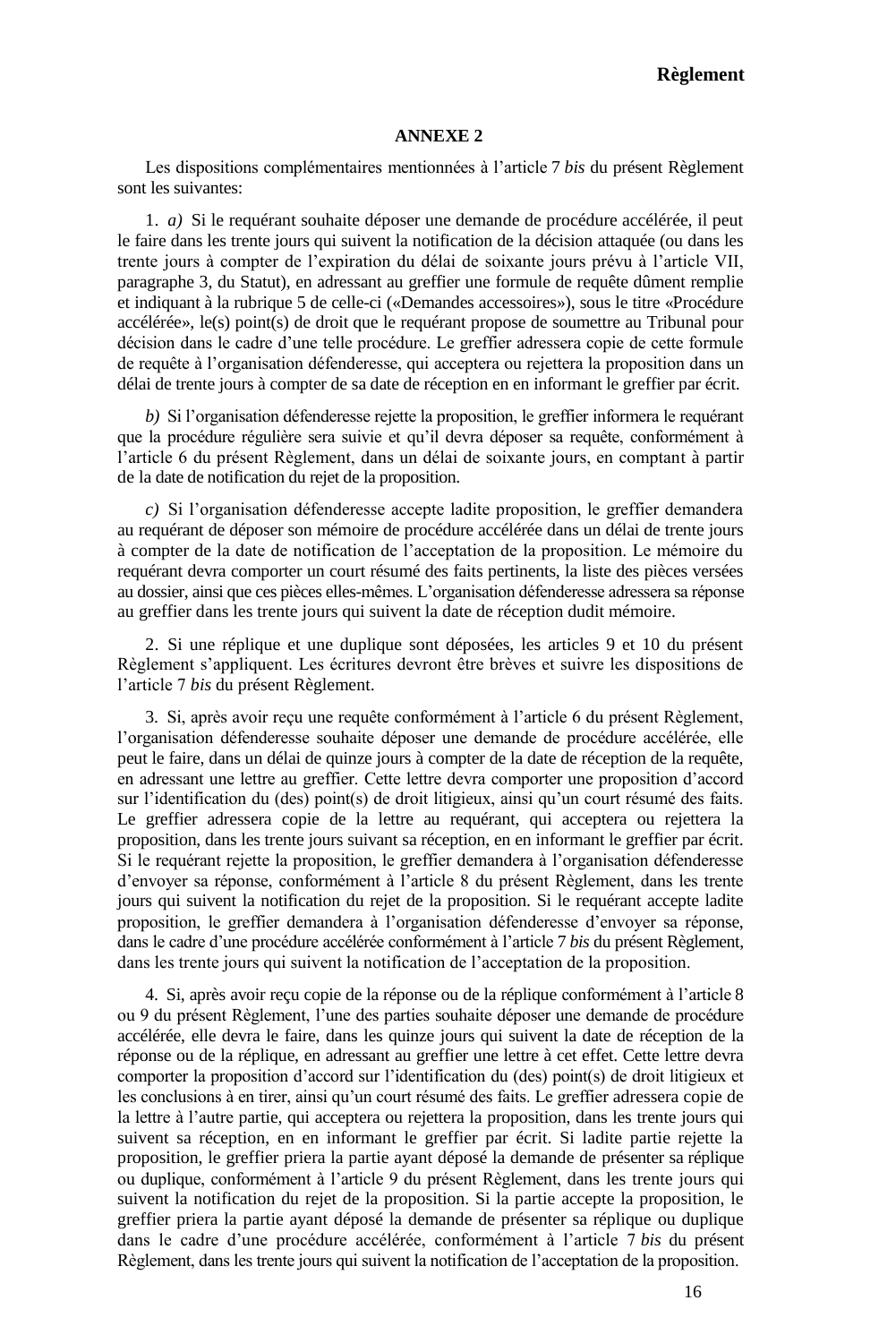### **Rules**

5. Parties who have already concluded their pleadings in accordance with these Rules, but whose case has not yet been included on the list of a session of the Tribunal, may apply for a fast-track procedure by submitting a letter to the Registrar, specifying that they have a case pending. The letter shall contain the agreement (or the proposal for agreement) on the identification of the contested question(s) of law, and a concise summary of the facts. If both parties agree to the application for a fast-track procedure, they must then each submit a summary of their pleadings. The pleadings shall be brief and shall focus on the agreed contested question(s) of law and on the consequent remedies, and include the succinct reason(s) supporting the opinions advanced. Attachments to the applications shall be limited to documents which directly relate to the contested question(s) of law. Their prior submissions shall be replaced by the summarized fast-track procedure submissions.

6. If the Registrar considers that the requirements for the fast-track procedure have been fulfilled, she or he shall forward the complaint to the President for approval. If the approval is given, the complaint shall be given priority and, if possible, be put on the list for the next session of the Tribunal. The Tribunal shall render a succinct decision under this fast-track procedure.